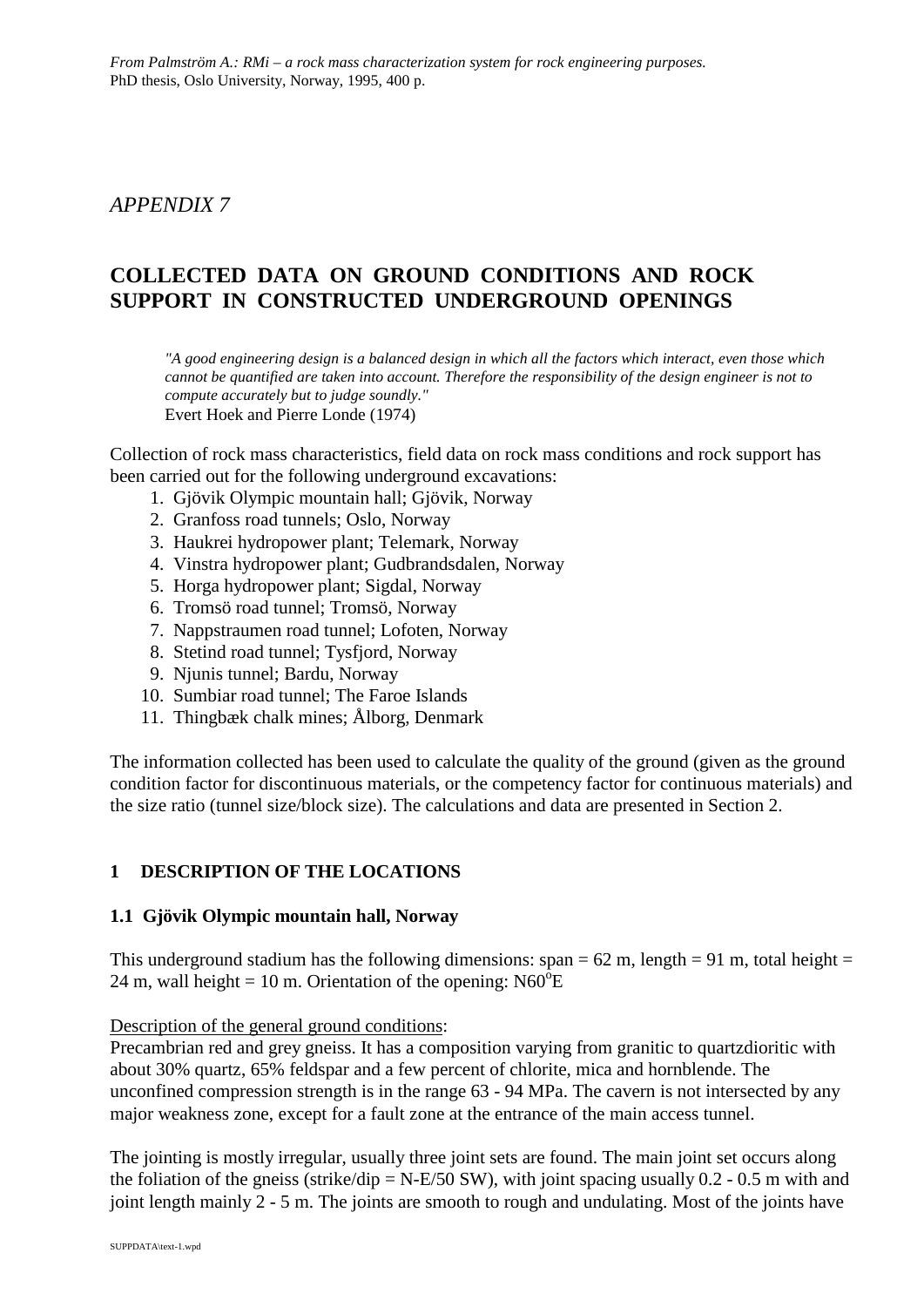no filling, but in a few joints filling of clay, chlorite, silt/sand occurs; also calcite, epidote and quartz is found. Tectonism has resulted in an additional network of microjoints sometimes with clay coatings.

The average joint condition factor:  $\mathrm{iC} = 3.0$ 

The joint wall compressive strength obtained by means of Schmidt hammer readings, is between 50 and 100 MPa, i.e. the same as the strength of the rock.

Average block volume is  $Vb = 0.1$  m<sup>3</sup>.

The overburden is 20 - 50 m. The stresses measured (at a depth 40 m below surface) are: horizontal stress = 3.5 MPa; vertical stress = 1 MPa, i.e.  $k =$  horizontal/vertical stress = 3.5

In general, the initial support consisted of 27 mm diameter and 4 m long expansion shell bolts in unstable blocks. For the permanent use, 6 m long and 25 mm diameter rebar rock bolts were installed in pattern  $2.5 \times 2.5$  m in addition to 12 m long twin-strand cable bolts in  $5 \times 5$  m pattern. All the permanent bolts are fully grouted. Initially, a 50 mm thick of fibre reinforced shotcrete was sprayed, followed by additional 50 mm after the cable bolts had been placed.

# **1.2 Granfoss road tunnels, Oslo**

The four tunnels have all horse-shoe shape. The following locations have been inspected:

Lysaker N, span  $Wt = 10.7$  m,

Ullern N, span  $Wt = 12$  m, Ullern S, span  $Wt = 9$  m.

Description of the general ground conditions:

Ordovician sedimentary rocks consisting of bedded clayschists, claystones and limestones ("knollekalk"). The rocks were folded during the Caledonian orogenesis and therefore the orientation of the bedding varies. The layers consisting of schistose rocks have been most strongly folded. Assumed compressive strength: clay schist  $\sigma_c = 40 \text{ MPa}$ , claystone and limestone  $\sigma_c = 40$ MPa.

The tectonic activity during Permian time resulted in several small and large faults, mainly striking N-S. Several veins and dykes have been formed from volcanic activity in this period. Veins of maenaite and syenite can be several 10 m thick. The 0.5 - 3 m thick dolerite dykes are steepdipping.

Two main joint sets occur in the tunnel. One is located along the bedding with strike N45°E and dip of 70°N. The other is steep with striking between East and South.

In the locations described the joint are mainly rough and planar to undulating. Most walls are fresh; they have seldom coating or filling. Generally there are mainly small, irregular joints with length 0.5 - 3 m. The degree of jointing (i.e. block size) vary in the various locations described. Some damage from the drill and blast excavation has been made in the tunnel periphery.

The overburden for tunnel varies between 10 and 50 m. Assumed k-value:  $k = p_h / p_v = 2$ .

The following input values have been used: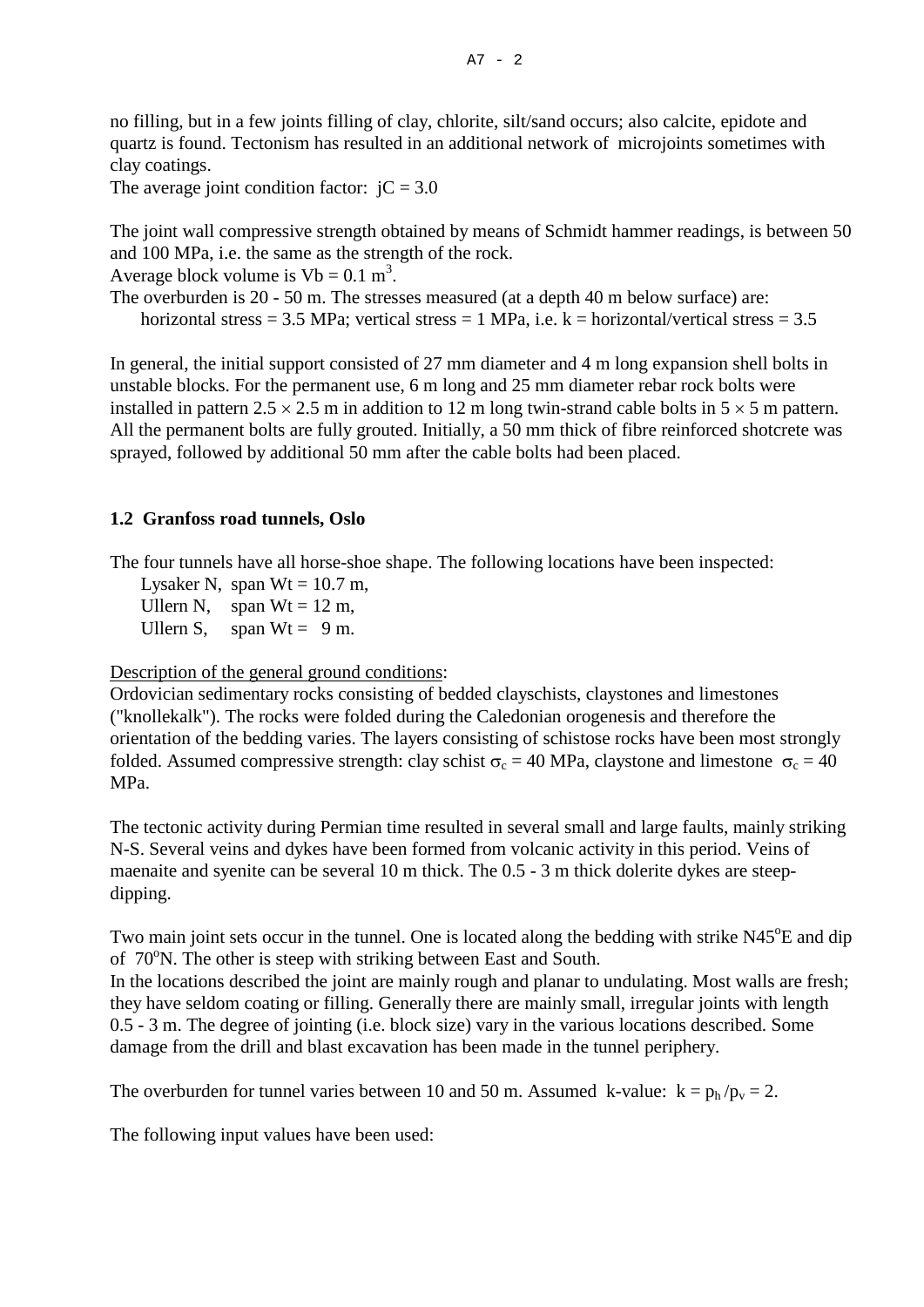| Lysaker N (chainage 400):                                                                         |                            |
|---------------------------------------------------------------------------------------------------|----------------------------|
| -Rocks:<br>clay schists                                                                           |                            |
| -Average block volume:                                                                            | $Vb = 0.2 m3$              |
| -Average block shape factor:                                                                      | $\beta = 40$               |
| -Average joint condition factor:                                                                  | $jC = 2.0$                 |
| -Main joint set -strike between tunnel and joint set:                                             | $\alpha_j = 20^\circ$      |
| -dip between tunnel and joint set:                                                                | $\beta_i = 90^\circ$       |
| Roof support used: fibrecrete 100 mm, bolts spaced 1.5 m (length 3 m)                             |                            |
| Ullern N (chainage 1320):                                                                         |                            |
| -Rocks:<br>clay schists                                                                           |                            |
| -Average block volume:                                                                            | $Vb = 0.05$ m <sup>3</sup> |
| -Average block shape factor:                                                                      | $\beta = 30$               |
| -Average joint condition factor:                                                                  | $iC = 2.0$                 |
| Roof support used: fibrecrete 80 mm thick, rock bolts spaced 1.5 m (bolt length $=$ 4 m)          |                            |
| Ullern N (chainage $1420$ ):                                                                      |                            |
| limestone<br>-Rocks:                                                                              |                            |
| -Average block volume:                                                                            | $Vb = 0.2 m3$              |
| -Average block shape factor:                                                                      | $\beta = 40$               |
| -Average joint condition factor:                                                                  | $iC = 2.5$                 |
| -Main joint set: -average spacing:                                                                | $Sa = 0.3$ m               |
| -strike between tunnel and joint set: $\alpha_i = 70^\circ$                                       |                            |
| -dip between tunnel and joint set: $\beta_i = 80^\circ$                                           |                            |
| Roof support used: fibrecrete up to 100 mm thick, and rock bolts spaced 1.5 m (bolt length = 3 m) |                            |
| Ullern N (chainage 1700):                                                                         |                            |
| limestone<br>-Rocks:                                                                              |                            |
| -Average block volume:                                                                            | $Vb = 0.5$ m <sup>3</sup>  |
| -Average block shape factor:                                                                      | $\beta = 40$               |
| -Average joint condition factor:                                                                  | $iC = 2.0$                 |
| -Main joint set:<br>-average spacing:                                                             | $Sa = 0.4 m$               |
| -strike between tunnel and joint set:                                                             | $\alpha_i = 70^\circ$      |
| -dip between tunnel and joint set:                                                                | $\beta_i = 80^\circ$       |
| Roof support used: fibrecrete up to 100 mm thick, and rock bolts spaced 1.5 m (bolt length = 3 m) |                            |
| Ullern S (chainage 1875):                                                                         |                            |
| limestone<br>-Rocks:                                                                              |                            |
| -Average block volume:                                                                            | $Vb = 0.1$ m <sup>3</sup>  |
| -Average block shape factor:                                                                      | $\beta = 40$               |
| -Average joint condition factor:                                                                  | $jC = 2.0$                 |

Roof support used: fibrecrete up to 100 mm thick, and rock bolts spaced 1.5 m (bolt length  $= 3$  m)

# **1.3 Haukrei hydropower plant, Telemark, Norway**

The observation have been made in the headrace tunnel which has a horse-shoe shape with a cross section area: 12 m<sup>2</sup>, the tunnel span is Wt = 3 m.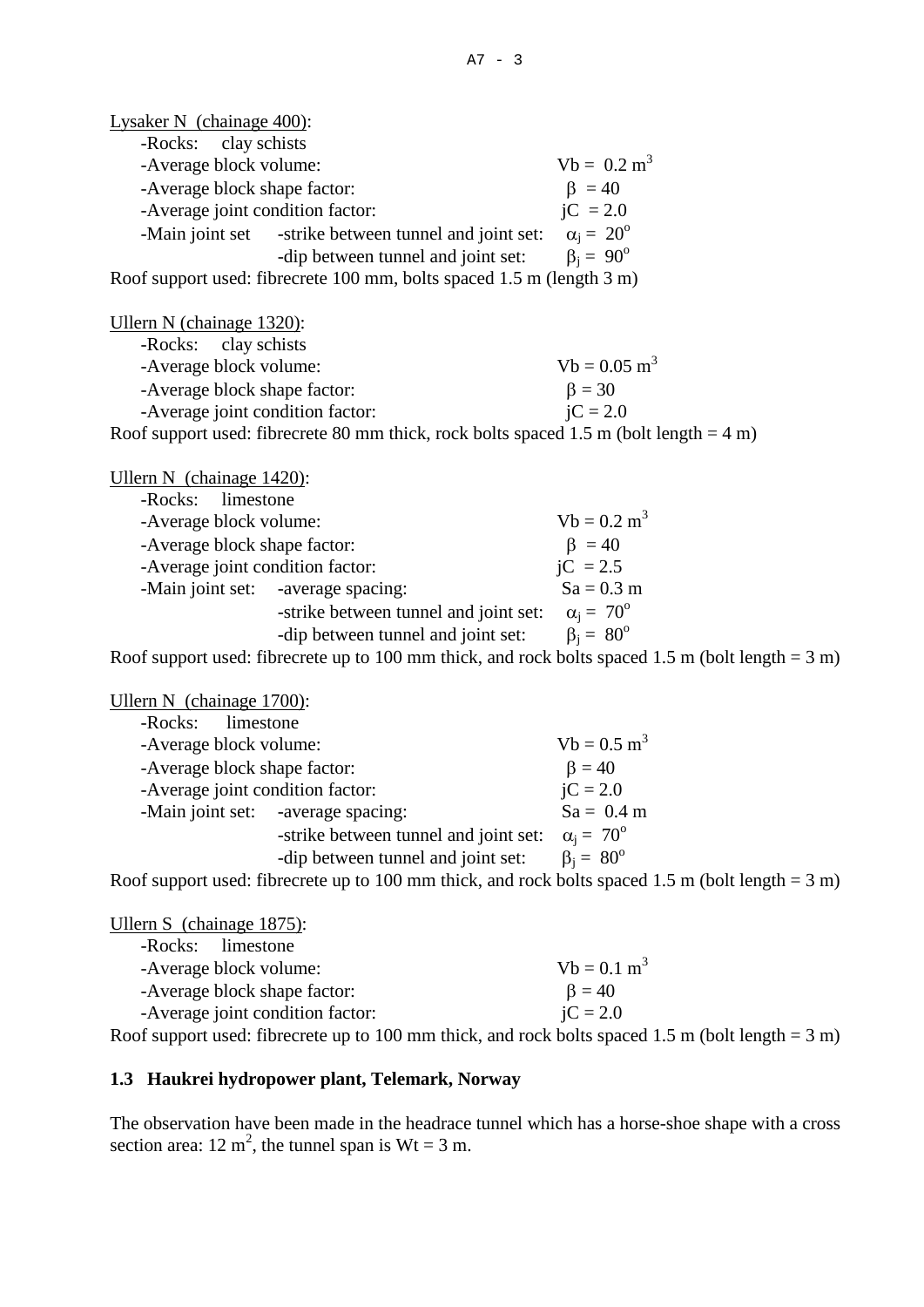Description of the ground conditions:

Precambrian gneiss and granitic gneiss (strike/dip related to tunnel =  $20-30^{\circ}/70-80^{\circ}$  to the right) with main joint set along foliations with spacing  $S = 0.5 - 2$  m. Some random joints occur. The foliation joints are rough, undulating with fresh walls and a length of 1 - 5 m Overburden at the locations described below:  $z = 50$  m,

There are probably high horizontal stresses in this area; assumed  $k = p_h / p_v = 4$ 

Rock conditions at chainage 200:

|                                  | -Rocks: grey gneiss, assumed compressive strength: | $\sigma_c = 130 \text{ MPa}$ |
|----------------------------------|----------------------------------------------------|------------------------------|
| -Average block volume:           |                                                    | $Vb = 3 m3$                  |
| -Block shape factor:             |                                                    | $\beta = 40$                 |
| -Average joint condition factor: |                                                    | $iC = 3.5$                   |
|                                  | -Main joint set: -average spacing:                 | $Sa = 0.75 m$                |
|                                  | -strike between tunnel and joint set:              | $\alpha_i = 30^\circ$        |
|                                  | -dip between tunnel and joint set:                 | $\beta_i = 70^{\circ}$       |
|                                  | $\mathcal{C}$ , 1, 1, 1, 1, 1, 1, 1,               |                              |

Roof support: no rock support, occasionally some scaling work.

Rock conditions at chainage 110:

A 10 m wide weakness zone was encountered at chainage 110. Its orientation related to the tunnel is (strike/dip = 45/90). It consists of a partly chloritized diabase (assumed  $\sigma_c = 100 \text{ MPa}$ ). The zone consists of several parts having somewhat different composition as described in the table below.

| Adjacent<br><b>FEATURE</b><br>rock on left |                | Thickness of individual parts of the zone between the adjacent rock masses<br>(m) |                                       |                                         |                                       |                                       |                                        | Adjacent<br>rock on                                                 |                                         |                                      |
|--------------------------------------------|----------------|-----------------------------------------------------------------------------------|---------------------------------------|-----------------------------------------|---------------------------------------|---------------------------------------|----------------------------------------|---------------------------------------------------------------------|-----------------------------------------|--------------------------------------|
|                                            |                | side                                                                              | $0.5 - 1$                             | $1 - 2$                                 | 2                                     | $1 - 2$                               | $1 - 2$                                | $0.4 - 0.5$                                                         | $0.5 - 1$                               | right side                           |
| Joint spacing (m),                         | set 1<br>set 2 | $0.5 - 2$                                                                         | $0.01 - 0.05$                         | $0.1 - 0.5$                             | $0.05 - 0.2$                          | $0.02 - 0.1$<br>$0.3 - 1$             | $0.01 - 0.05$                          | a zone                                                              | $0.2 - 0.3$                             | $0.5 - 2$                            |
| Joint length (m),                          | set 1<br>set 2 | $1-5$                                                                             | $0.1 - 0.5$                           | $0.5 - 3$                               | $0.3 - 3$                             | $0.3 - 2$<br>$0.01 - 0.1$             | $0.1 - 1$                              | mainly of<br>chloritic                                              | $0.5 - 2$                               | $1 - 5$                              |
| Joint smoothness<br>waviness               |                | rough<br>undul.                                                                   | smooth<br>undul.                      | smooth<br>undul.                        | smooth<br>undul.                      | smooth<br>undul.                      | smooth<br>undul.                       | clay                                                                | rough<br>planar                         | rough<br>undul.                      |
| Joint alteration<br>or coating             |                | fresh                                                                             | chlorite                              | chlorite                                | chlorite                              | chlorite                              | chlorite                               |                                                                     |                                         |                                      |
| Random joints                              |                | a few                                                                             |                                       |                                         |                                       |                                       |                                        |                                                                     | a few                                   | a few                                |
| Block volume,                              | min<br>max     | $0.3 \text{ m}^3$<br>$3 \text{ m}^3$                                              | $2 \text{ cm}^3$<br>$50 \text{ cm}^3$ | $10 \text{ dm}^3$<br>$100 \text{ dm}^3$ | $5 \text{ dm}^3$<br>$50 \text{ dm}^3$ | $1 \text{ dm}^3$<br>$10 \text{ dm}^3$ | $2 \text{ cm}^3$<br>$100 \text{ cm}^3$ |                                                                     | $0.02 \text{ m}^3$<br>$0.1 \text{ m}^3$ | 0.3m <sup>3</sup><br>$3 \text{ m}^3$ |
| <b>Block</b> shape                         |                | flat                                                                              | long                                  | flat                                    | flat                                  | flat                                  | long<br>(rhomb.)                       |                                                                     | flat                                    | flat                                 |
| Rocks                                      |                | granitic<br>gneiss                                                                |                                       |                                         |                                       |                                       |                                        | slightly altered diabase with chlorite coating on most joint planes |                                         | granitic<br>gneiss                   |

From the data presented in table above the following average values have been applied for the various parameters:

| -Width of weakness zone:         | $Tz = 10$ m                |
|----------------------------------|----------------------------|
| -Strike between tunnel and zone: | $\alpha_z = 45^\circ$      |
| -Dip between tunnel and zone:    | $\beta_z = 90^\circ$       |
| -Average joint condition factor: | $iC = 0.75$                |
| -Average block volume:           | $Vb = 0.02$ m <sup>3</sup> |
| -Average block shape factor:     | $\beta = 40$               |
|                                  |                            |

Roof support:

-initial support: rock bolts and wire mesh;

-permanent support: additional rock bolts spaced 1.5 m and fibrecrete 100 mm thick.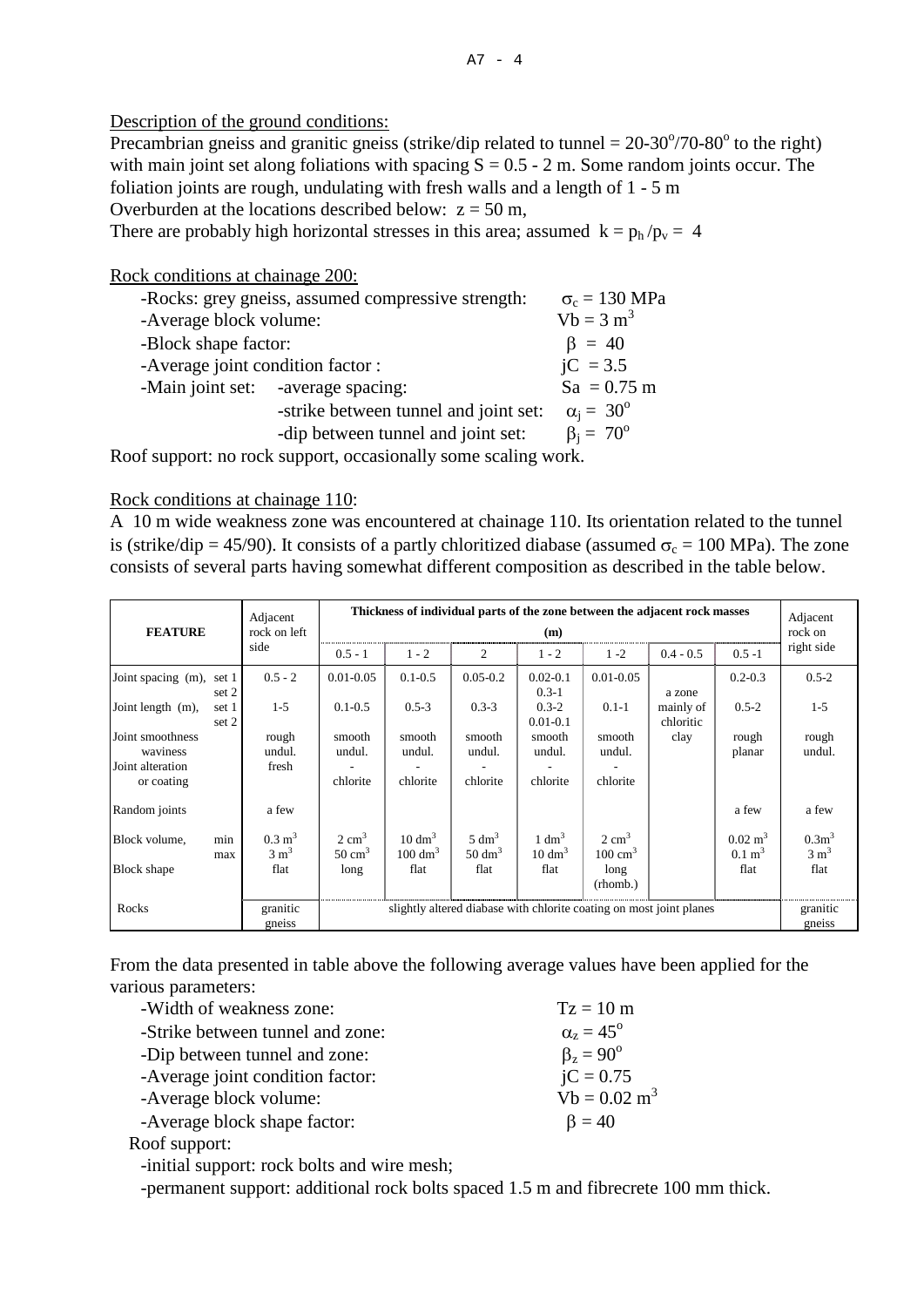## **1.4 Vinstra hydropower plant, Norway**

The horse-shoe headrace tunnel has a gradient 1:11 and cross section area is 35 m<sup>2</sup>. The span is  $Wt = 6.5$  m.

## Description of the ground conditions:

The actual location described at chainage 3250 is in a weakness zone in which a large slide occurred after the tunnel had been in operation for 4 years. The slide involved approximately 15 000  $m^3$ . Slided material from the progressive slide was transported by the water stream in the tunnel almost down to the power house; a distance of 3 km. This is the reason why such large volume could be involved in the slide.

The weakness zone (fault) had been supported by 15 cm thick fibrecrete and rock bolts  $2 \times 2$  m. The main reason for the slide was that clay seams were washed out during infilling of the tunnel system (the system had been emptied 3 times). This outwash was possible because fibrecrete was not applied in the lowest part of the tunnel walls.

To remedy the tunnel it was decided to excavate a 150 m long by-pass tunnel 40 m from the old tunnel in the area where the weakness zone was located. Also this tunnel had to cross the weakness zone.

The rocks in the weakness zone consist of tectonized, folded phyllite. The rocks are moderately

weathered with assumed compressive strength,  $\sigma_c = 10 \text{ MPa}$ The weakness zone (with strike/dip =  $70^{\circ}/20^{\circ}$ ) is 10 - 15 m thick with a transition zone of approximately 2.5 m on each side. The rock masses in the zone split up along thin clay-coated partings (length approx. 0.2 - 2 m) spaced 5 - 50 mm along foliation. Some short (0.3 - 2 m long) joints cut across the foliation. Laboratory tests showed that the clay-coatings contain swelling minerals.

The overburden at the site is approximately  $z = 250$  m

The following other input values have been used:

| -Average volume of blocks:       | $Vb = 25 \times 150 \times 250$ mm = 0.001 m <sup>3</sup> |
|----------------------------------|-----------------------------------------------------------|
| -Assumed k-value:                | $k = p_h / p_v = 2.5$                                     |
| -Strike between tunnel and zone: | $\alpha_z = 70^\circ$                                     |
| -Dip between tunnel and zone:    | $\beta_z = 20^\circ$                                      |
| -Average joint condition factor: | $iC = 0.4$                                                |
| -Average block shape factor:     | $\beta = 100$                                             |
|                                  |                                                           |

Rock support used:

- initial support: fibrecrete after each round, approx. 80 - 100 mm thick and rock bolts spaced 2.5 m

- permanent support:<sup>[1](#page-4-0)</sup> additional 50 - 80 mm thick fibrecrete, plus 1 m wide reinforced ribs of fibrecrete 200 mm thick spaced 2.5 m; the ribs are strengthened by rock bolts at approx. 1 m distance.

<span id="page-4-0"></span>This support may be considered equal to:

Initial fibrecrete 60 - 100 mm thick strengthened by cast in place concrete lining as permanent support. The reason why this solution was not chosen was that it would have taken longer time.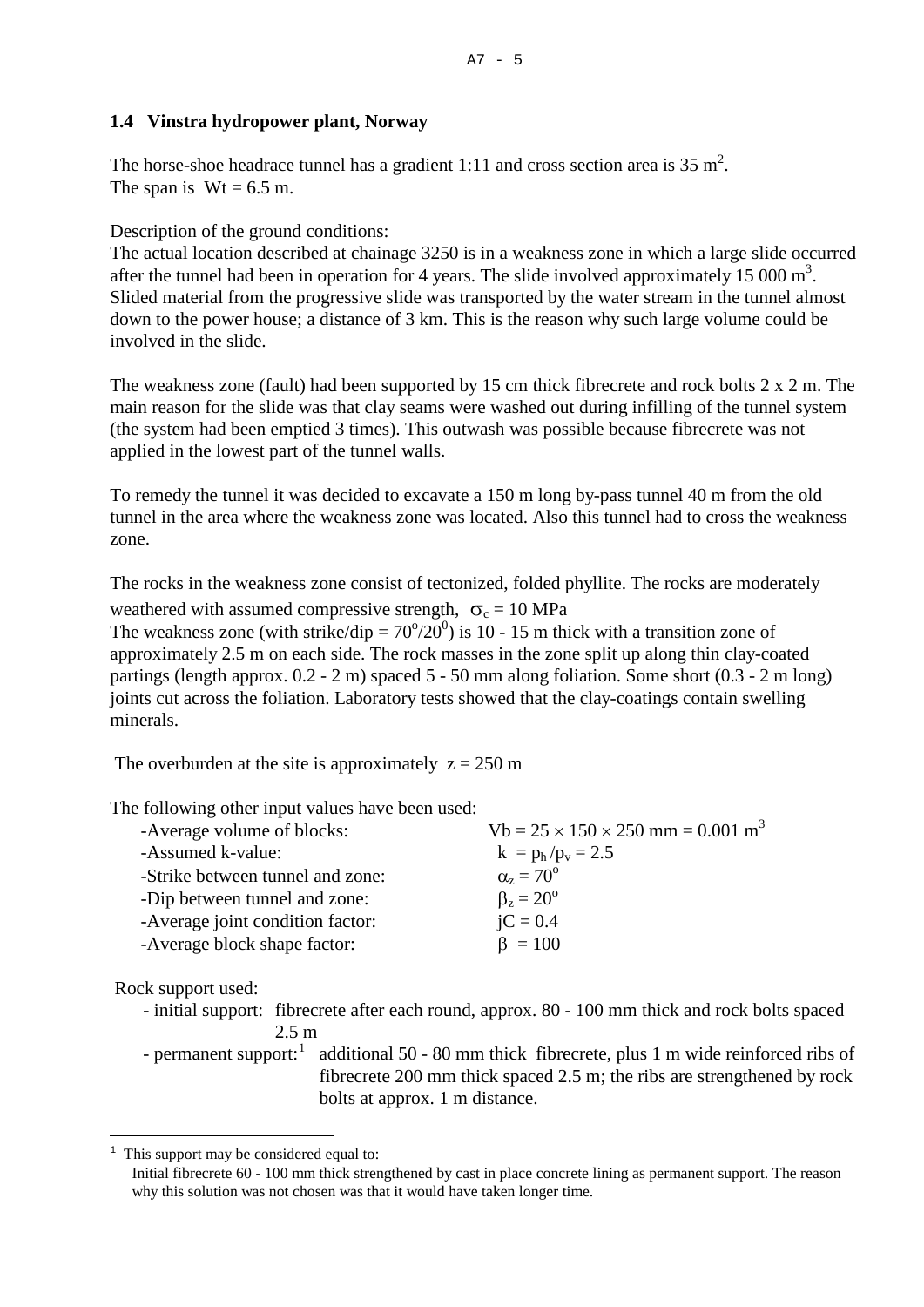## **1.5 Horga hydropower plant, Buskerud, Norway**

The observation were made in the headrace tunnel, which has horse-shoe shape with a cross section area 8 m<sup>2</sup>

The span is  $Wt = 3$  m

Description of the general ground conditions

Precambrian red, striped gneiss ( $\sigma_c = 100 \text{ MPa}$ ) with some thin schistose layers or zones. The main joint set occurs along the foliation, mainly consisting of smooth to rough and undulating joints. Overburden:  $z = 50 - 200$  m

Assumed k-value:  $k = 2 - 3$ 

The following input values have been used:

Chainage 470:

The main joint set occurs as flat-dipping, short foliation joints spaced 0.2 - 0.5 m. Some other short (0.1 - 1 m long) joints (25/90) occur.

| -Average joint condition factor: |                                                                                                                                                                                    | $iC = 2$                   |
|----------------------------------|------------------------------------------------------------------------------------------------------------------------------------------------------------------------------------|----------------------------|
| -Average block volume:           |                                                                                                                                                                                    | $Vb = 0.05$ m <sup>3</sup> |
| -Average block shape factor:     |                                                                                                                                                                                    | $\beta = 40$               |
|                                  | -Main joint set: -average spacing:                                                                                                                                                 | $Sa = 0.4$ m               |
|                                  | -strike between tunnel and joint set:                                                                                                                                              | $\alpha_i = 0^{\circ}$     |
|                                  | -dip between tunnel and joint set:                                                                                                                                                 | $\beta_i = 0^\circ$        |
|                                  | $\mathcal{L}$ constructs that $\mathcal{L}$ is $\mathcal{L}$ is the set of $\mathcal{L}$ is the set of $\mathcal{L}$ is $\mathcal{L}$ is $\mathcal{L}$ is the set of $\mathcal{L}$ |                            |

Roof support: some spot bolting (average spacing estimated to 2.5 - 4 m)

Chainage 810:

Crushed weakness zone (strike/dip =  $90/45$ ), 4 m thick. The individual 0.3 - 2 m long joints in the main joint set along the zone are spaced 0.05 - 0.3 m, average 0.08 m. It is thin clay coating on a few joint walls.

| -Strike between tunnel and zone: | $\alpha_z = 90^\circ$      |
|----------------------------------|----------------------------|
| -Dip between tunnel and zone:    | $\beta_{z} = 45^{\circ}$   |
| -Average joint condition factor: | $iC = 0.5$                 |
| -Average block volume:           | $Vb = 0.05$ m <sup>3</sup> |
| -Average block shape factor:     | $\beta = 40$               |

Roof support:

- initial support: fibrecrete 60 mm thick, rock bolts spaced 2 m,

- additional permanent support: fibrecrete 60 mm thick, rock bolts spaced 2 m

Chainage 1485:

Foliation joints are the main joint set; in addition to many steep, irregular, small, planar joints.

| -Average joint condition factor:    | $iC = 6$      |
|-------------------------------------|---------------|
| -Average block volume:              | $Vb = 0.1 m3$ |
| -Average block shape factor:        | $\beta = 40$  |
| of sunnorty rock holts snaced 2.5 m |               |

Roof support: rock bolts spaced 2.5 m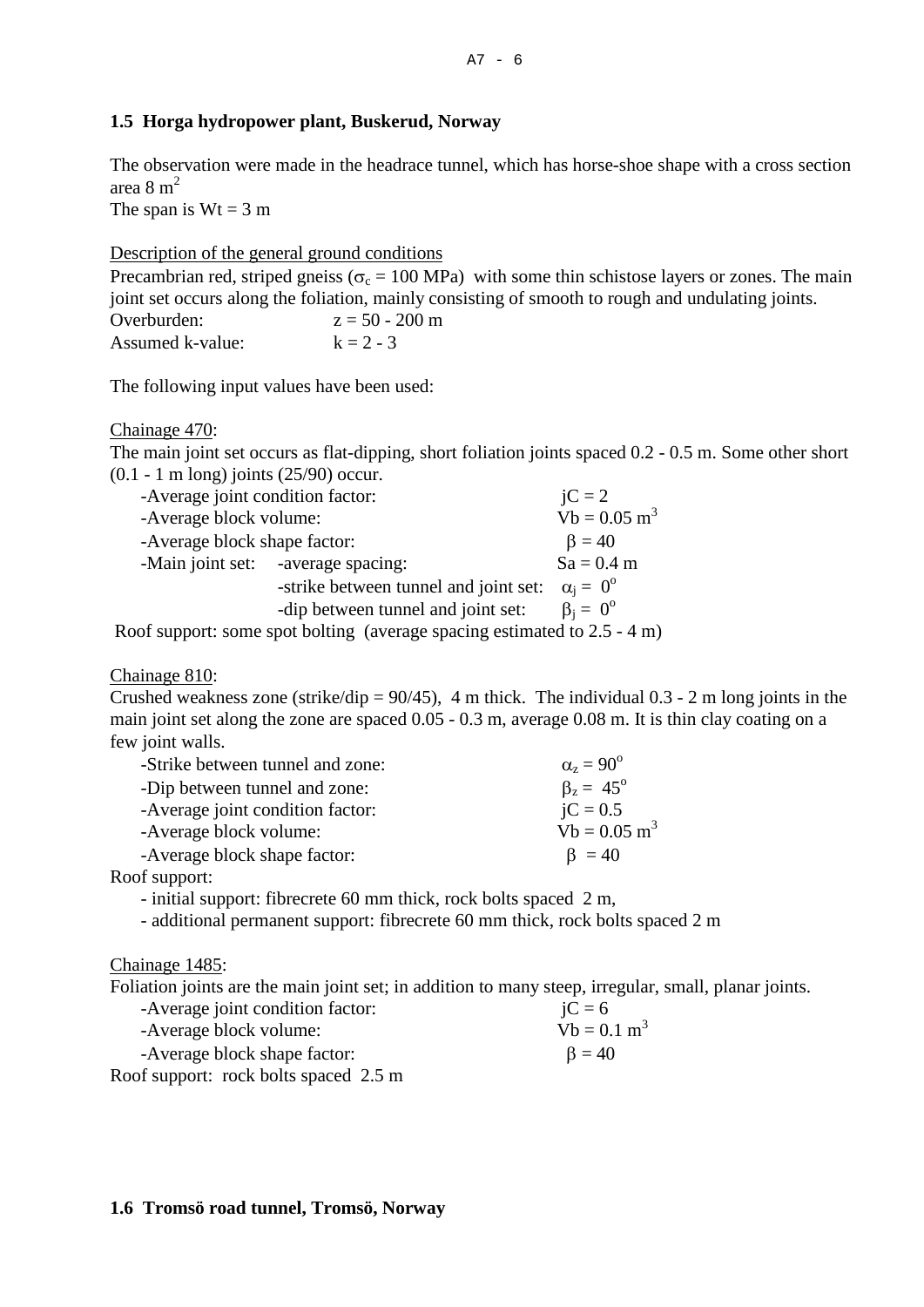The actual location is in a roundabout located in rock with the following dimensions: Roundabout shape: horse-shoe

Roundabout span is:  $Wt = 13 - 20$  m, its wall height:  $Hw = 8$  m The horse-shoe tunnels leading into it have cross section area  $50 \text{ m}^2$ The tunnel span is:  $Wt = 9$  m, wall height:  $Hw = 5$  m

Description of the geological conditions:

Similar ground conditions occur in the tunnel and in the roundabout consisting of striped, folded gneiss with its main joint set along foliation. These flat dipping joints are smooth and undulating having length 1 - 3 m, occasionally up to 10 m.

Other joints occur mainly as random joints, which are smooth and planar; length 0.5- 5 m Some 0.5 - 2 m wide joint zones occur with individual joints being smooth and planar; joint length 0.5- 1 m, sometimes up to 10 m.

The following other input values have been used

| - Overburden:                        | $z = 20$ m                                                                                                                                          |
|--------------------------------------|-----------------------------------------------------------------------------------------------------------------------------------------------------|
| - Assumed rock compressive strength: | $\sigma_c = 100 \text{ MPa}$                                                                                                                        |
| - Assumed k-value $(p_h/p_v)$ :      | $k = 3$                                                                                                                                             |
| - Joint condition factor:            | jC= 1.5 - 2 (jR = 1.5 - 2, jA = 1, jL = 1)<br>Vb = 3 m <sup>3</sup> (Vb <sub>max</sub> = 10 m <sup>3</sup> , Vb <sub>min</sub> = 1 m <sup>3</sup> ) |
| - Average block volume:              |                                                                                                                                                     |
| - Block shape factor:                | $\beta = 40$                                                                                                                                        |
|                                      |                                                                                                                                                     |

Rock support used:

| - In tunnel (span $9 \text{ m}$ ):                           | rock bolts spaced 3 m       |
|--------------------------------------------------------------|-----------------------------|
| - In roundabout (span $13 - 20$ m): rock bolts spaced 1.5 m; |                             |
|                                                              | fibrecrete 60 - 80 mm thick |

## **1.7 Nappstraumen road tunnel, Lofoten, Norway**

The cross section area of this horse-shoe shaped tunnel is 50 m<sup>2</sup>, the span Wt = 10 m.

Description of the general ground conditions:

Precambrian gneisses varying between dark and light coloured types with assumed average compressive strength, assumed  $\sigma_c = 150$  MPa. The main joint set occurs along the foliation, constituting rough - smooth, undulating walls, mainly with spacing 0.5 - 2 m. The joint walls are often stained. Often, several small (5 - 20 cm long) cracks occur; they are partly healed, rough and undulating.

Occasionally, up to 2 m wide zones occur consisting of more closely spaced joints spaced 5 - 20 cm. The joints are sometimes long. The following input values have been applied for the general ground conditions and rock support:

| -Overburden:                              | $z = 30 - 50$ m |
|-------------------------------------------|-----------------|
| -Assumed k-value $(p_h/p_v)$ :            | $k = 3$         |
| -Average block volume:                    | $Vb = 5 m3$     |
| -Average block shape factor:              | $\beta = 35$    |
| -Average joint condition factor:          | $iC = 2$        |
| -Average spacing of main joint set:       | $Sa = 1 m$      |
| Roof support used: rock bolts spaced 2 m. |                 |
|                                           |                 |

## **1.8 Stetind road tunnel, Nordland, Norway**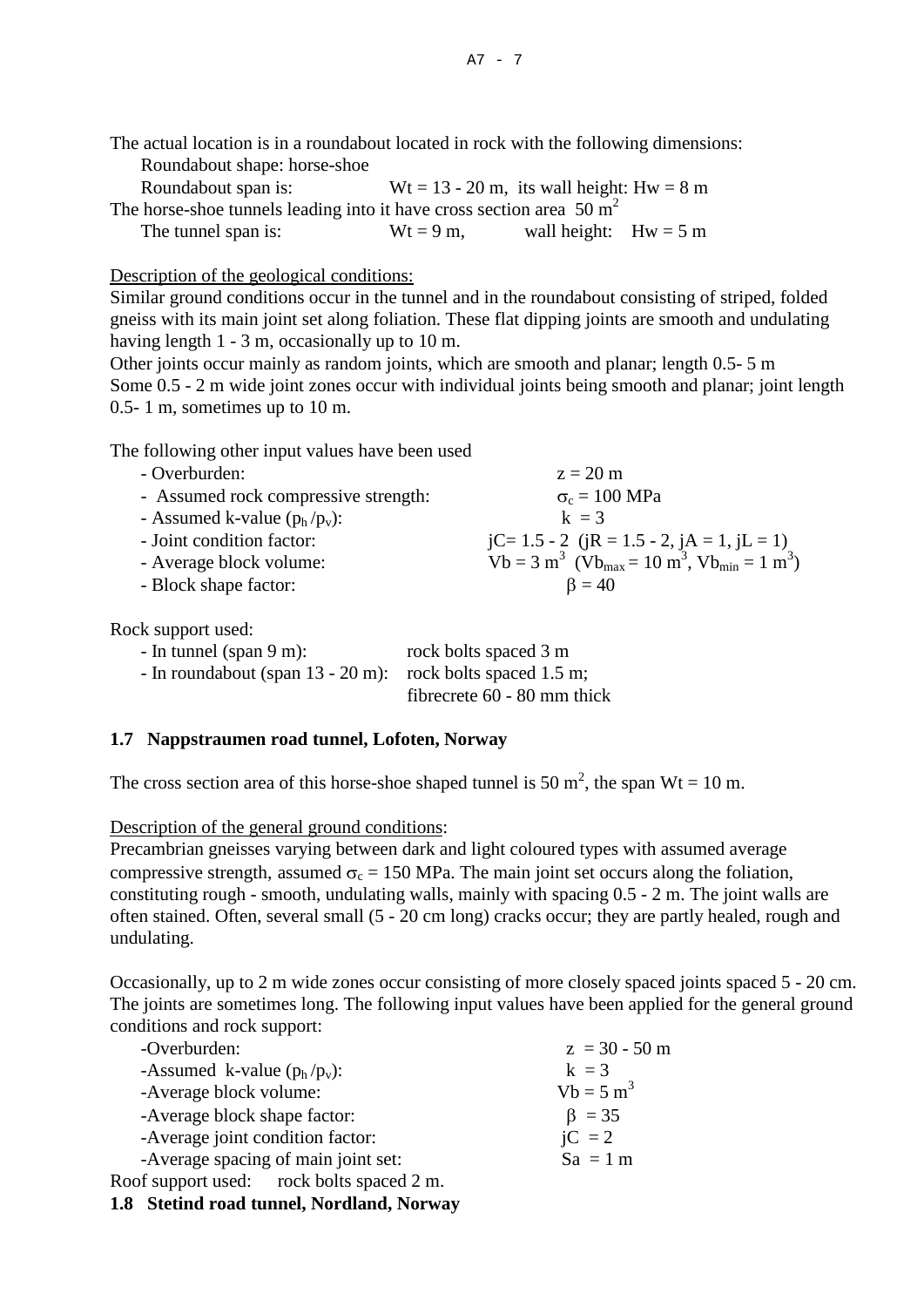A7 - 8

Cross section area (horse-shoe):  $50 \text{ m}^2$ , span: Wt = 10 m

Description of the ground conditions, chainage 15750:

Caledonian granitic gneiss, coarse-grained, exhibiting few very rough and undulating joints. Heavy rock burst occurred during blasting. It is assumed that many of the joints which were observed during the inspection may have been developed from rock burst. Originally, the block size was probably in the range Vb =  $5 - 30$  m<sup>3</sup>. After excavation and redistribution of stresses the block volumes are in the range:  $Vb = 0.5 - 3$  m<sup>3</sup>.

The high peak Stetind amounts to 1300 m above the tunnel at an inclination  $>30^{\circ}$ . The vertical stress component is assumed to be equal to approximately 900 m overburden. The strongly anisotropic stresses are assumed with a value:  $k = 5$ 

The following other input values have been applied:

| -Average joint condition factor: | $iC = 2.5$            |
|----------------------------------|-----------------------|
| -Average block size (before):    | $Vb = 15 \text{ m}^3$ |
| -Average block shape factor:     | $\beta = 40$          |
| of gunnart ugadi                 |                       |

Roof support used:

- initial support: rock bolts spaced 1.5 - 2 m, fibrecrete 60 mm thick.

- permanent support: some additional bolting; (the resulting bolt spacing is 1 - 1.5 m)

# **1.9 Njunis tunnel; Bardu, Norway**

This access tunnel (horse-shoe) has gradient 1:7, cross section area:  $10 - 12 \text{ m}^2$ , and span: Wt = 3 m

Description of the general ground conditions:

Dark amphibolitic gneiss (meta-basalt), with foliation often parallel to the tunnel. Assumed compressive strength is  $\sigma_c = 200 \text{ MPa}$ .

The main joint set which occurs along the foliation, has a joint spacing of 0.3 - 1 m. The joints are undulating, smooth - rough with length generally 5 - 20 m. Staining on joint wall is frequent. Frequently, small (0.1 - 1 m) joints occur across foliation. They are strongly undulating, rough, often with calcite coatings.

The overburden is 200 m

Assumed k-value  $(p_h/p_v): k = 5$ 

The following input values have been used from this tunnel:

| Chainage 6250:                      |                                       |                       |
|-------------------------------------|---------------------------------------|-----------------------|
| -Average joint condition factor:    | $jC = 3$                              |                       |
| -Average block volume:              | $\text{Vb} = 0.5 \text{ m}^3$         |                       |
| -Average block shape factor:        |                                       | $\beta = 40$          |
|                                     | -Main joint set: -average spacing:    | $Sa = 0.4 m$          |
|                                     | -strike between tunnel and joint set: | $\alpha_z = 45^\circ$ |
|                                     | -dip between tunnel and joint set:    | $\beta_z = 10^\circ$  |
| Roof support: rock bolts spaced 3 m |                                       |                       |

Chainage 6300: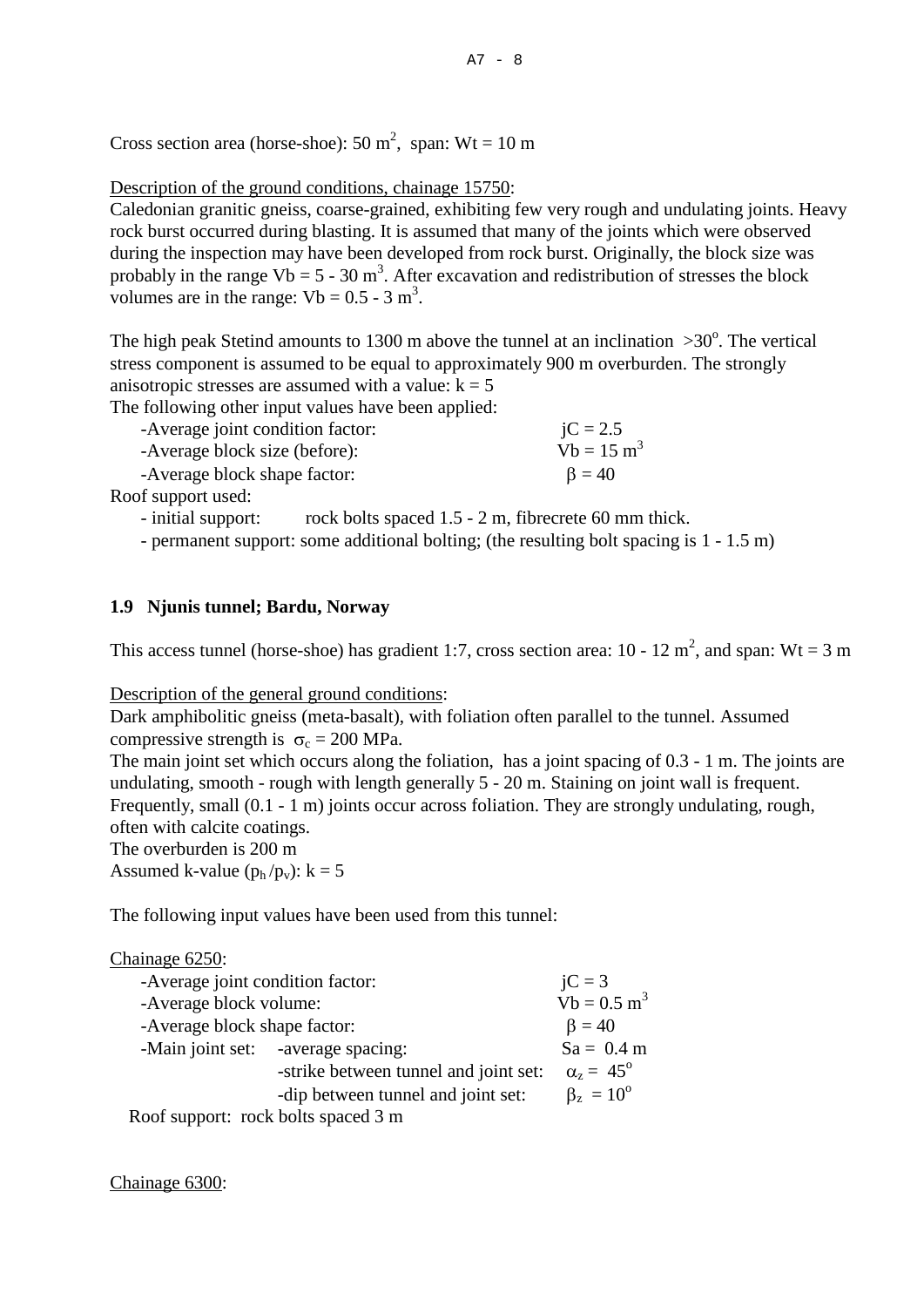Here, a steep-dipping, crushed weakness zone, 6 m thick (strike/dip =  $70^{\circ}/90^{\circ}$ ) was encountered. It consists of 1 - 10 mm thick clay-filled joints spaced 0.2 - 0.3 m along the zone. Additional, parallel small joints spaced 0.05 - 0.2 m and some short joints along the foliation (across the other joints) with spacing  $0.1 - 0.3$  m.

| -Average joint condition factor: | $iC = 0.25$                 |
|----------------------------------|-----------------------------|
| -Average block size:             | $Vb = 0.005$ m <sup>3</sup> |
| -Average block shape factor:     | $\beta = 40$                |
| -Strike between tunnel and zone: | $\delta_z = 70^\circ$       |
| -Dip between tunnel and zone:    | $\beta_z = 90^\circ$        |
|                                  |                             |

Roof support:

- initial support: wire mesh and rock bolts spaced approx. 1.5 m.

- additional permanent support: fibrecrete 60 mm thick.

#### **1.10 Sumbiar road tunnel, The Faroe Islands**

Tunnel cross section (horse-shoe) area:  $50 \text{ m}^2$ , tunnel span Wt =  $10 \text{ m}$ 

Description of the ground conditions:

Tertiary basalt, flat-layered, characterized by relatively thick layers intersected by thin layers of tuff. Assumed rock compressive strength:  $\sigma_c = 200 \text{ MPa}$ . There are varying compositions of the basalt layers, also within each layer the rocks vary. All basalts in the locations described have a dense texture.

The degree of jointing is generally low to moderate. Most joints are smooth and undulating. There are sometimes joints with calcite coating. Generally, the block volume is  $0.5 - 2 \text{ m}^3$  caused by a few meter long joints. Smaller blocks are mainly caused by shorter (dm long) strongly undulating joints.

The stability in the tunnel (i.e. in the roof) is mainly influenced by the flat-dipping joints. The weakness zones are generally steep, often at right angles to the tunnel. There are often parallel joints with calcite coating in the adjacent rock masses.

| Overburden:                   | $z = 100 - 300$ m |
|-------------------------------|-------------------|
| Assumed k-value $(p_h/p_v)$ : | $k = 2$           |

The following other input values are:

| Chainage 650:                    |                                       |                       |
|----------------------------------|---------------------------------------|-----------------------|
| -Average joint condition factor: | $jC = 1.5$                            |                       |
| -Average block volume:           | $\text{Vb} = 1 \text{ m}^3$           |                       |
| -Average block shape factor:     |                                       | $\beta = 30$          |
|                                  | -Main joint set: -average spacing:    | $Sa = 0.8 m$          |
|                                  | -strike between tunnel and joint set: | $\alpha_i = 75^\circ$ |
|                                  | $\beta_i = 90^\circ$                  |                       |
| Roof support: spot bolting       |                                       |                       |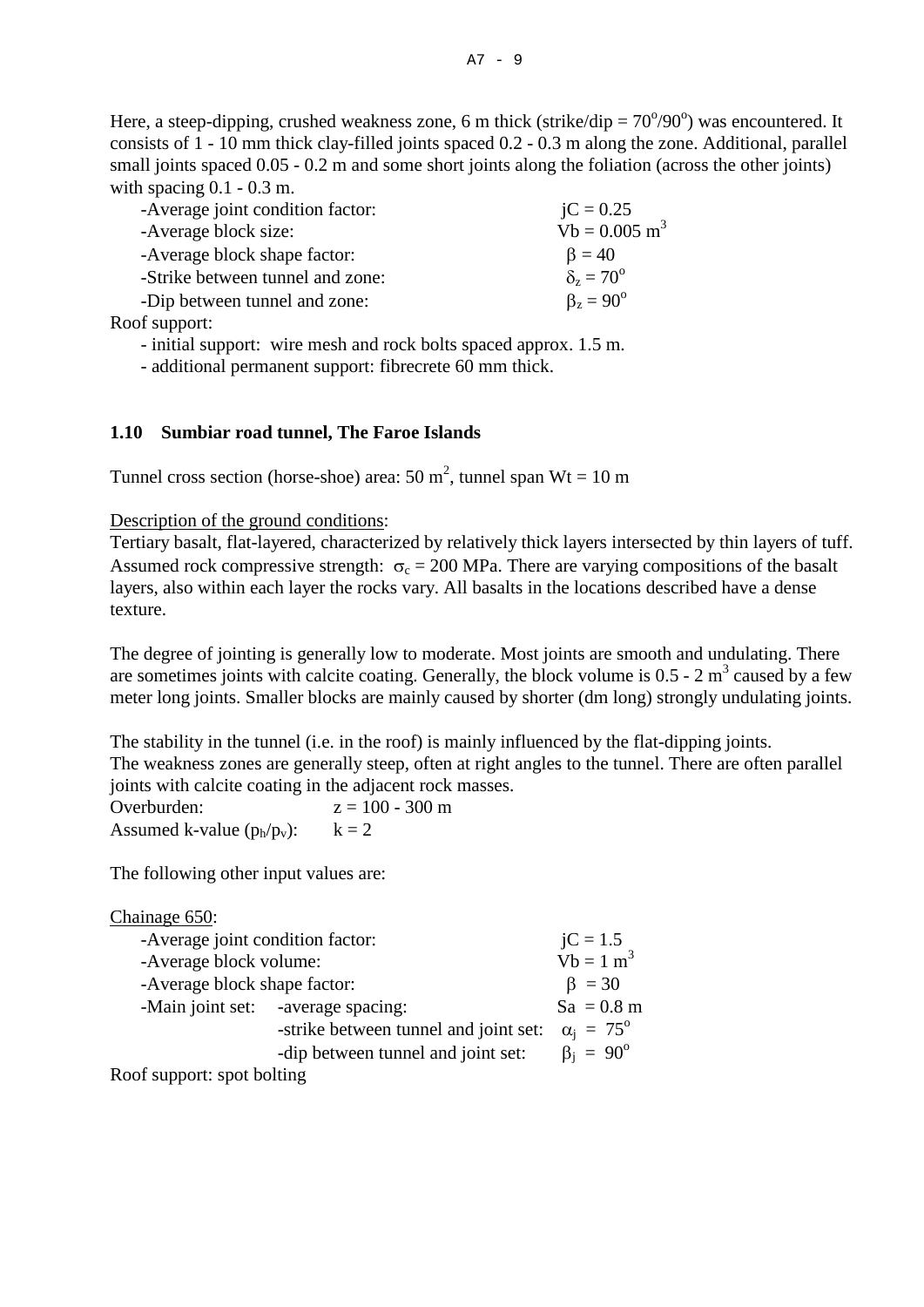Chainage 1315: -The joints in this location are mostly rough, short and discontinuous, therefore the joint condition factor is:  $iC = 7$ -Average block volume:  $Vb = 0.025$  cm<sup>3</sup>  $-A$ verage shape factor:  $\beta = 35$ Roof support: 50 mm thick shotcrete

Chainage 2100:

This i a 3 m thick crushed weakness zone consisting of rough, undulating joints with silt/sand coatings intersects the tunnel at strike/dip =  $45^{\circ}/90^{\circ}$ .

| -Average joint condition factor:    |                                         |
|-------------------------------------|-----------------------------------------|
| -Average block volume:              | $jC = 0.75$<br>Vb = 0.05 m <sup>3</sup> |
| -Average block shape factor:        | $\beta = 75$                            |
| -Strike between tunnel and zone:    | $\alpha_z = 45^\circ$                   |
| -Dip between tunnel and zone:       | $\beta_{7} = 90^{\circ}$                |
| Roof support: 50 mm thick shotcrete |                                         |

Chainage 600:

Another crushed weakness zone, 1.5 m thick (65/90), with many clay-filled joints. Some water leakage occurs.

| -Average joint condition factor:                                                          | $iC = 0.5$                 |
|-------------------------------------------------------------------------------------------|----------------------------|
| -Average block volume:                                                                    | $Vb = 100$ dm <sup>3</sup> |
| -Average block shape factor:                                                              | $\beta = 40$               |
| -Strike between tunnel and zone:                                                          | $\alpha_z = 65^\circ$      |
| -Dip between tunnel and zone:                                                             | $\beta_{z} = 90^{\circ}$   |
| of approximately the leader approved 1.5 are interesting and volume appeals $\frac{2}{3}$ |                            |

Roof support: rock bolts spaced 1.5 m, straps and wire mesh [2](#page-9-0)

# **1.11 Thingbæk chalk mines, Ålborg, Denmark**

The Thingbæk mines, which are located near Ålborg in Denmark, have not been in operation since 1920. The observations are from the old mine in the branch tunnel leading to the newly excavated (1992) connection tunnel between the old mine and the new mine where a museum has been established. The tunnel with a rectangular shape, has a span of  $Wt = 5$  m, and a height Ht = 7 - 8 m

## Description of the ground conditions:

The Jurassic - Tertiary rocks are flat-layered chalk with thin bands rich in flint. The compressive strength is measured as:  $\sigma_c = 1 - 2$  MPa. The main joint set occurs along bedding planes generally spaced 1 - 2 m. The joints are rough, partly planar with length

mainly in the range  $3 - 15$  m. In the rock blocks between the bedding joints there are short (0.1 - 0.3) m long) cross joints spaced 1 - 3 m. Average block volume is  $Vb = 2 - 50$  m<sup>3</sup>. The flat (top of the) roof at the actual location is shaped along one of the bedding weaknesses.

Some few large  $(> 10 \text{ m})$  steep-dipping joints cut the mine tunnel at 60 - 80<sup>o</sup>. Many of the tunnels in the mine are located along these. The roof is often flat where it is developed along pervasive bedding joints.

<span id="page-9-0"></span><sup>&</sup>lt;sup>2</sup> Rock bolt spaced 2 m and 60 mm shotcrete could also have been applied.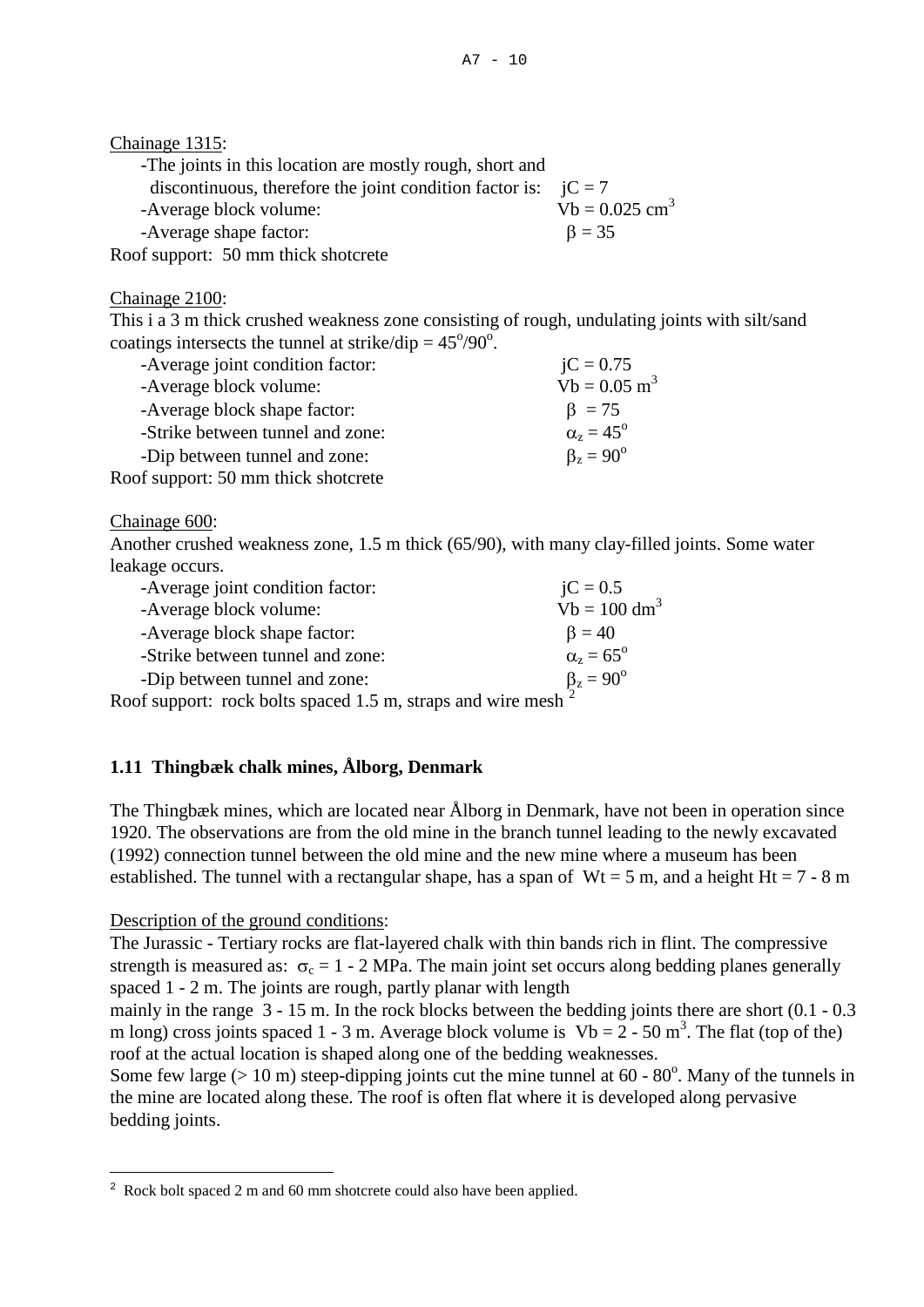The following input values have been used:

| -The overburden:                   | $z = 5 - 10$ m           |
|------------------------------------|--------------------------|
| -Assumed k-value:                  | $k = 1$                  |
| -Joint condition factor:           | $iC = 3.0$               |
| -Average block volume:             | $Vb = 30$ m <sup>3</sup> |
| -Block shape factor:               | $\beta = 45$             |
| -Main joint set, average spacing:  | $Sa = 1.5$ m             |
| -Strike between tunnel and joints: | $\alpha_i = 45^\circ$    |
| -Dip between tunnel and joints:    | $\beta_i = 10^{\circ}$   |

Roof support used:

- Spot bolting (spacing approx. 3 m) to prevent loosening along bedding joints.
- Some time-dependent loosening of fragments was observed in the rock blocks are caused by the small cross joints and a probably slight overstressing of the rock material.
- Long-term deterioration of the rock in the tunnel surface requires the use of shotcrete. This has been applied in the mine museum which occupies a part of the mine. The museum is open to the public.

# **2 CALCULATION OF GROUND CHARACTERISTICS APPLIED IN THE ROCK SUPPORT TABLES**

The rock mass characteristics described in the foregoing have been used to calculate the jointing parameter (JP), the RMi value, and the ground characteristics which have been applied to develop the support charts in Chapter 6.

The data from the various locations are inserted in the 'input part' of the tables presented in the following. The various ground parameters are calculated using equations presented in Chapters 4 and 6.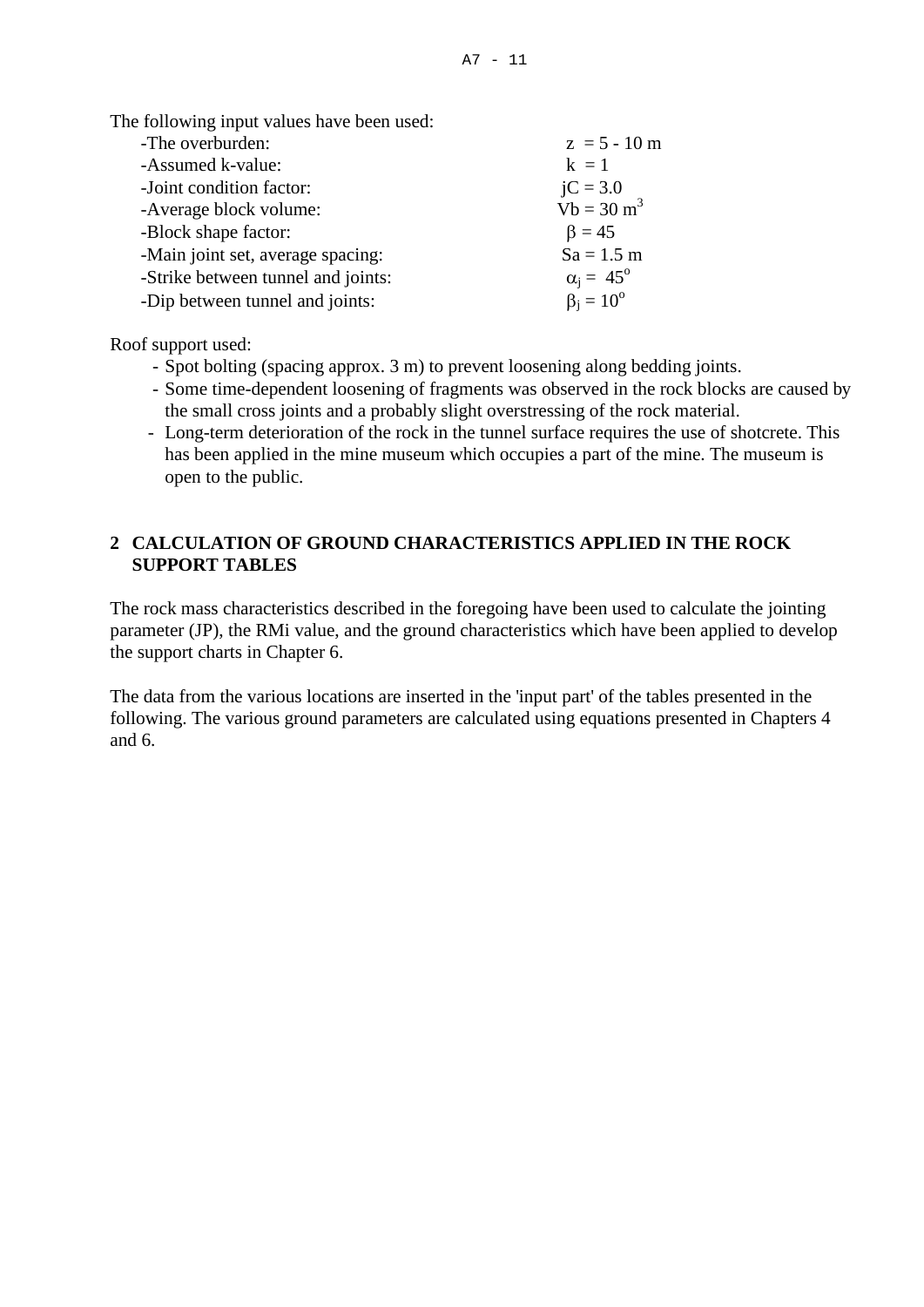| <b>ROCK SUPPORT EXPERIENCE - CASES</b>                               |                                                  |                              |                   |                          |                          |                              |                        |
|----------------------------------------------------------------------|--------------------------------------------------|------------------------------|-------------------|--------------------------|--------------------------|------------------------------|------------------------|
|                                                                      |                                                  |                              | Project / tunnel: |                          | Gjövik OL stadium        | <b>Granfoss road tunnels</b> |                        |
| <b>INPUT DATA</b>                                                    |                                                  |                              | <b>Location:</b>  | general conditions       | Lysaker S, chain. 400    | Ullern S, chain.1875         |                        |
| Rock(s):                                                             |                                                  |                              |                   |                          | red and grey gneiss      | clay schist                  | claystone "knollekalk' |
| Rock deformability                                                   |                                                  | (brittle $= 1$               | "ductile" = $2$ ) |                          | 1                        | 2                            | 1                      |
| Tunnel span (width)<br>(m)                                           |                                                  |                              |                   | Wt                       | 62.00                    | 10.70                        | 9.00                   |
| Tunnel wall height<br>(m)                                            |                                                  |                              |                   | Hw                       | 10.00                    | 6.00                         | 6.00                   |
| Tunnel shape (2=high horse-shoe, 4=horse-shoe, 6=circular, 8=square) |                                                  |                              |                   |                          | $\overline{7}$           | 4                            | $\overline{4}$         |
| Overburden (m)                                                       |                                                  |                              |                   | z                        | 40                       | 20                           | 30                     |
| Rock compressive strength (MPa)                                      |                                                  |                              |                   | $\sigma c$               | 80.0                     | 40.0                         | 60.0                   |
| Assumed stress ratio                                                 | (Ph / Pv)                                        |                              |                   | k                        | 3.5                      | 2.0                          | 2.0                    |
| Joint condition factor                                               |                                                  |                              |                   | jС                       | 3.0                      | 2.0                          | 2.0                    |
| Blocks:                                                              | - Block volume (m3)                              |                              |                   | Vb                       | 0.2                      | 0.2                          | 0.1                    |
|                                                                      | - Block shape factor                             |                              |                   | $\overline{\beta}$       | 35                       | 40                           | 40                     |
| Main joint set:                                                      | - Average spacing (m)                            |                              |                   | Sa                       |                          |                              |                        |
|                                                                      | - Strike (related to tunnel)                     |                              |                   | $\alpha$ j               |                          | 20                           |                        |
|                                                                      | - Dip (related to tunnel)                        |                              |                   | $\beta_i$                |                          | 90                           |                        |
| For weakness zone:                                                   | - Indicate type of weakness zone                 |                              |                   |                          |                          |                              |                        |
|                                                                      | - Thickness of weakness zone (m)                 |                              |                   | Tz                       |                          |                              |                        |
|                                                                      | - Strike (related to tunnel)                     |                              |                   | $\alpha$ z               |                          |                              |                        |
|                                                                      | - Dip (related to tunnel)                        |                              |                   | $\beta$ z<br><b>RMia</b> |                          |                              |                        |
|                                                                      | - Rock Mass index in adjacent rocks              |                              |                   |                          |                          |                              |                        |
| Rock support used:                                                   | - bolt spacing (m) in                            |                              |                   | - roof                   | 2 (I=4-6m) and 5(I=12m)  | 1.5                          | 1.5                    |
|                                                                      |                                                  |                              |                   | - wall                   |                          |                              |                        |
|                                                                      | - shotcrete $(mm)$ $(F = \text{fibercrete})$ in: |                              |                   | - roof                   | $(F)$ 100                | $(F)$ 70                     | $(F)$ 70               |
|                                                                      |                                                  |                              |                   | - wall                   |                          |                              |                        |
| - concrete lining                                                    |                                                  |                              | Remarks:          |                          |                          |                              |                        |
|                                                                      |                                                  |                              |                   |                          |                          |                              |                        |
| <b>CALCULATIONS</b>                                                  |                                                  |                              |                   | $f_{\sigma}$             |                          |                              |                        |
|                                                                      |                                                  | Scale effect compr. strength |                   | J <sub>P</sub>           | 0.633013651              | 0.644383724                  | 0.674856168            |
| Jointing parameter                                                   |                                                  |                              |                   | <b>RMi</b>               | 0.214776                 | 0.168424                     | 0.134723               |
| Rock Mass index                                                      |                                                  |                              |                   | Db                       | 17.182109                | 6.736963<br>0.45             | 8.083371               |
| Equivalent block diameter (m)                                        |                                                  |                              |                   |                          | 0.49                     | favourable                   | 0.36                   |
| Intersection between main joint set and tunnel                       |                                                  |                              | -roof<br>-wall    |                          |                          | very unfavourable            |                        |
| Intersection between weakness zone and tunnel                        |                                                  |                              | -roof             |                          |                          |                              |                        |
|                                                                      |                                                  |                              | -wall             |                          |                          |                              |                        |
| Assumed vertical stress (MPa)                                        |                                                  |                              |                   | pz                       | 1.08                     | 0.54                         | 0.81                   |
| Assumed horizontal stress (MPa)                                      |                                                  |                              |                   | Dh                       | 3.78                     | 1.08                         | 1.62                   |
| Tunnel shape factors (according to Hoek & Brown, 1980):              |                                                  |                              |                   | Factor A =               | 2.0                      | 3.2                          | 3.2                    |
|                                                                      |                                                  |                              |                   | $Factor B =$             | 5.0                      | 2.3                          | 2.3                    |
| Tangential stress (MPa) in:                                          |                                                  |                              | - roof            | $\sigma_{\theta r}$      | 6.48                     | 2.92                         | 4.37                   |
|                                                                      |                                                  |                              | - wall            | $\sigma_{\theta w}$      | 1.62                     | 0.16                         | 0.24                   |
| Continuity of ground in:                                             |                                                  |                              | - roof            | СF                       | continuous (particulate) | discontinuous                | discontinuous          |
|                                                                      |                                                  |                              | - wall            | СF                       | discontinuous            | discontinuous                | discontinuous          |
| Characteristics in jointed (discontinuous) rock masses               |                                                  |                              |                   |                          |                          |                              |                        |
| Approximate stress level                                             | (MPa)                                            |                              |                   |                          | 3.78                     | 1.08                         | 1.62                   |
| Stress level coefficient                                             |                                                  |                              |                   | SL                       | $\mathbf{1}$             | $\mathbf{1}$                 | 1                      |
| Ground condition factor (RMi x SL)                                   |                                                  | in:                          | -roof             | Gc                       | 17.18                    | 6.74                         | 8.08                   |
|                                                                      | (RMi x SL x wall factor) in:                     |                              | -wall             | Gc                       | 85.91                    | 33.68                        | 40.42                  |
| Orientation factor for joints in:                                    |                                                  |                              | -roof             | Co                       | 1.5                      | 1.0                          | 1.5                    |
|                                                                      |                                                  |                              | -wall             | Co                       | 1.5                      | 3.0                          | 1.5                    |
| $[(Wt/Db) Co]$ in:<br>Size ratio                                     |                                                  |                              | - roof            | Sr                       | 4342494.9                | 23.8                         | 868122.2               |
| Size ratio<br>$[(Ht/Db) Col$ in:                                     |                                                  |                              | - wall            | Sr                       | 700402.4                 | 40.0                         | 578748.1               |
| Characteristics in weakness zone or fault                            |                                                  |                              |                   |                          | (No weakness zone)       | (No weakness zone)           | (No weakness zone)     |
| Orientation factor (intersection zone - tunnel) in:                  |                                                  |                              | -roof             | Coz                      |                          |                              |                        |
|                                                                      |                                                  |                              | -wall             | Co <sub>z</sub>          |                          |                              |                        |
| Ground condition [SL x RMi(m)] in:                                   |                                                  |                              | -roof             | Gcz                      |                          |                              |                        |
|                                                                      |                                                  |                              | -wall             | $\overline{Gc_z}$        |                          |                              |                        |
| Size ratio [(Tz/Db)Coz]                                              | or [(Wt/Db)Coz] in:                              |                              | - roof            | Srz                      |                          |                              |                        |
| Size ratio [(Tz/Db)Coz]                                              | [(Ht/Db)Coz]<br>or                               | in:                          | - wall            | Srz                      |                          |                              |                        |
| <b>Characteristics in continuous rock masses</b>                     |                                                  |                              |                   |                          |                          |                              |                        |
| Competency factor in:                                                |                                                  |                              | - roof            | Сg                       | 2.65                     |                              |                        |
|                                                                      |                                                  |                              | - wall            | Сg                       |                          |                              |                        |
| Possible stress behaviour of massive rock in:                        |                                                  |                              | - roof            |                          | high stress level        |                              |                        |

- wall

Possible behaviour of continuous, particulate rock masses: light squeezing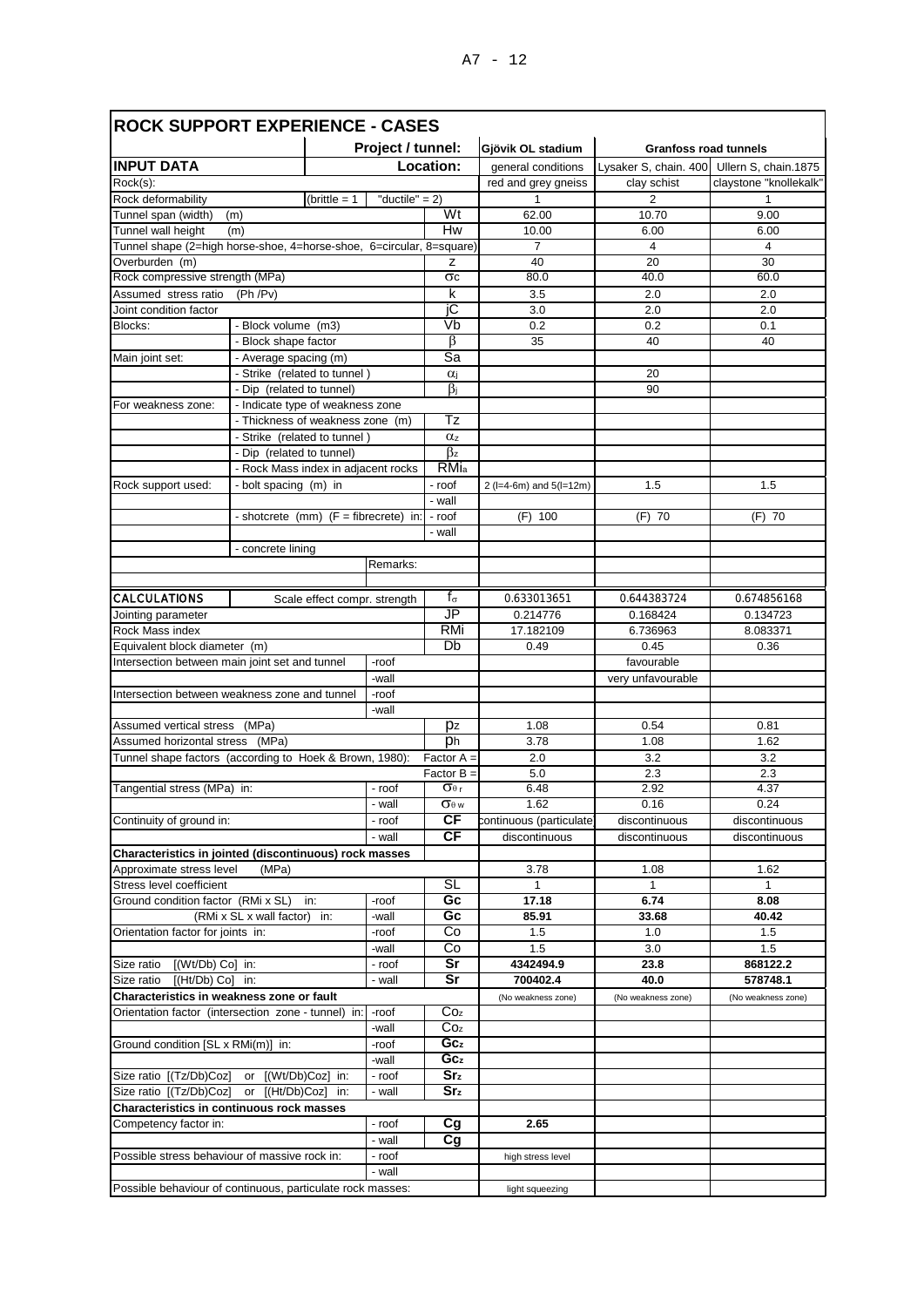| <b>ROCK SUPPORT EXPERIENCE - CASES</b>                               |                                                  |                              |                         |                                 |                    |                                 |                        |
|----------------------------------------------------------------------|--------------------------------------------------|------------------------------|-------------------------|---------------------------------|--------------------|---------------------------------|------------------------|
|                                                                      |                                                  |                              | Project / tunnel:       |                                 |                    | Granfoss road tunnels, Ullern N |                        |
| <b>INPUT DATA</b>                                                    |                                                  |                              |                         | Location:                       | chainage 1320      | chainage 1420                   | chainage 1700          |
| Rock(s):                                                             |                                                  |                              |                         |                                 | clay schist        | claystone "knollekalk"          | claystone "knollekalk" |
| "ductile" = $2$ )<br>Rock deformability<br>(brittle $= 1$            |                                                  |                              |                         |                                 |                    |                                 |                        |
| Tunnel span (width)<br>(m)                                           |                                                  |                              |                         | Wt                              | 12.00              | 12.00                           | 12.00                  |
| Tunnel wall height                                                   | (m)                                              |                              |                         | Hw                              | 6.00               | 6.00                            | 6.00                   |
| Tunnel shape (2=high horse-shoe, 4=horse-shoe, 6=circular, 8=square) |                                                  |                              | $\overline{\mathbf{4}}$ | $\overline{4}$                  | 4                  |                                 |                        |
| Overburden (m)                                                       |                                                  |                              |                         | z                               | 30                 | 30                              | 30                     |
| Rock compressive strength (MPa)                                      | (Ph / Pv)                                        |                              |                         | $\sigma c$<br>k                 | 40.0               | 60.0                            | 60.0                   |
| Assumed stress ratio<br>Joint condition factor                       |                                                  |                              |                         | іC                              | 2.0<br>2.0         | 2.0<br>2.5                      | 2.0<br>2.0             |
| Blocks:                                                              | - Block volume (m3)                              |                              |                         | Vb                              | 0.05               | 0.2                             | 0.3                    |
|                                                                      | - Block shape factor                             |                              |                         | β                               | 30                 | 40                              | 45                     |
| Main joint set:                                                      | - Average spacing (m)                            |                              |                         | Sa                              |                    |                                 |                        |
|                                                                      | - Strike (related to tunnel)                     |                              |                         | $\alpha$ j                      |                    | 70                              | 70                     |
|                                                                      | - Dip (related to tunnel)                        |                              |                         | $\beta$ j                       |                    | 80                              | 80                     |
| For weakness zone:                                                   | - Indicate type of weakness zone                 |                              |                         |                                 |                    |                                 |                        |
|                                                                      | - Thickness of weakness zone (m)                 |                              |                         | Tz                              |                    |                                 |                        |
|                                                                      | - Strike (related to tunnel)                     |                              |                         | $\alpha$ z                      |                    |                                 |                        |
|                                                                      | - Dip (related to tunnel)                        |                              |                         | $\overline{\beta z}$            |                    |                                 |                        |
|                                                                      | - Rock Mass index in adjacent rocks              |                              |                         | <b>RMia</b>                     |                    |                                 |                        |
| Rock support used:                                                   | - bolt spacing (m) in                            |                              |                         | - roof                          | 1.5                | 1.5                             | 1.5                    |
|                                                                      |                                                  |                              |                         | - wall                          |                    |                                 |                        |
|                                                                      | - shotcrete $(mm)$ $(F = \text{fibercrete})$ in: |                              |                         | - roof<br>- wall                | $(F)$ 80           | $(F)$ 70                        | $(F)$ 70               |
|                                                                      | - concrete lining                                |                              |                         |                                 |                    |                                 |                        |
|                                                                      |                                                  |                              | Remarks:                |                                 |                    |                                 |                        |
|                                                                      |                                                  |                              |                         |                                 |                    |                                 |                        |
| <b>CALCULATIONS</b>                                                  |                                                  | Scale effect compr. strength |                         | $f_{\sigma}$                    | 0.680175601        | 0.644383724                     | 0.637126946            |
| Jointing parameter                                                   |                                                  |                              |                         | JP                              | 0.107765           | 0.192613                        | 0.191922               |
| Rock Mass index                                                      |                                                  |                              |                         | <b>RMi</b>                      | 4.310607           | 11.556791                       | 11.515295              |
| Equivalent block diameter (m)                                        |                                                  |                              |                         | Db                              | 0.34               | 0.45                            | 0.48                   |
| Intersection between main joint set and tunnel                       |                                                  |                              | -roof                   |                                 |                    | favourable                      | favourable             |
|                                                                      |                                                  |                              | -wall                   |                                 |                    | unfavourable                    | unfavourable           |
| Intersection between weakness zone and tunnel                        |                                                  |                              | -roof                   |                                 |                    |                                 |                        |
|                                                                      |                                                  |                              | -wall                   |                                 |                    |                                 |                        |
| Assumed vertical stress                                              | (MPa)                                            |                              |                         | pz                              | 0.81               | 0.81                            | 0.81                   |
| Assumed horizontal stress (MPa)                                      |                                                  |                              |                         | ph                              | 1.62               | 1.62                            | 1.62                   |
| Tunnel shape factors (according to Hoek & Brown, 1980):              |                                                  |                              |                         | Factor A =                      | 3.2<br>2.3         | 3.2<br>2.3                      | 3.2<br>2.3             |
| Tangential stress (MPa) in:                                          |                                                  |                              | - roof                  | Factor B<br>$\sigma_{\theta}$ r | 4.37               | 4.37                            | 4.37                   |
|                                                                      |                                                  |                              | - wall                  | $\sigma_{\theta w}$             | 0.24               | 0.24                            | 0.24                   |
| Continuity of ground in:                                             |                                                  |                              | - roof                  | СF                              | discontinuous      | discontinuous                   | discontinuous          |
|                                                                      |                                                  |                              | - wall                  | CF                              | discontinuous      | discontinuous                   | discontinuous          |
| Characteristics in jointed (discontinuous) rock masses               |                                                  |                              |                         |                                 |                    |                                 |                        |
| Approximate stress level                                             | (MPa)                                            |                              |                         |                                 | 1.62               | 1.62                            | 1.62                   |
| Stress level coefficient                                             |                                                  |                              |                         | <b>SL</b>                       | 1                  | 1                               | 1                      |
| Ground condition factor (RMi x SL)                                   |                                                  | in:                          | -roof                   | Gc                              | 4.31               | 11.56                           | 11.52                  |
|                                                                      | (RMi x SL x wall factor) in:                     |                              | -wall                   | Gc                              | 21.55              | 57.78                           | 57.58                  |
| Orientation factor for joints in:                                    |                                                  |                              | -roof                   | Co                              | 1.5                | 1.0                             | 1.0                    |
|                                                                      |                                                  |                              | -wall                   | Co                              | 1.5                | 2.0                             | 2.0                    |
| Size ratio<br>$[(Wt/Db)$ Co] in:                                     |                                                  |                              | - roof                  | Sr                              | 1203839.9          | 26.7                            | 25.2                   |
| $[(Ht/Db) Co]$ in:<br>Size ratio                                     |                                                  |                              | - wall                  | Sr                              | 601920.0           | 26.7                            | 25.2                   |
| Characteristics in weakness zone or fault                            |                                                  |                              |                         | Co <sub>z</sub>                 | (No weakness zone) | (No weakness zone)              | (No weakness zone)     |
| Orientation factor (intersection zone - tunnel) in:                  |                                                  |                              | -roof                   | Co <sub>z</sub>                 |                    |                                 |                        |
| Ground condition [SL x RMi(m)] in:                                   |                                                  |                              | -wall<br>-roof          | Gc <sub>z</sub>                 |                    |                                 |                        |
|                                                                      |                                                  |                              | -wall                   | Gcz                             |                    |                                 |                        |
| Size ratio [(Tz/Db)Coz]                                              | or [(Wt/Db)Coz] in:                              |                              | - roof                  | Sr <sub>z</sub>                 |                    |                                 |                        |
| Size ratio [(Tz/Db)Coz]                                              | or [(Ht/Db)Coz] in:                              |                              | - wall                  | Srz                             |                    |                                 |                        |
| Characteristics in continuous rock masses                            |                                                  |                              |                         |                                 |                    |                                 |                        |
| Competency factor in:                                                |                                                  |                              | - roof                  | Cg                              |                    |                                 |                        |
|                                                                      |                                                  |                              | - wall                  | Cq                              |                    |                                 |                        |
| Possible stress behaviour of massive rock in:                        |                                                  |                              | - roof                  |                                 |                    |                                 |                        |
|                                                                      |                                                  |                              | - wall                  |                                 |                    |                                 |                        |
| Possible behaviour of continuous, particulate rock masses:           |                                                  |                              |                         |                                 |                    |                                 |                        |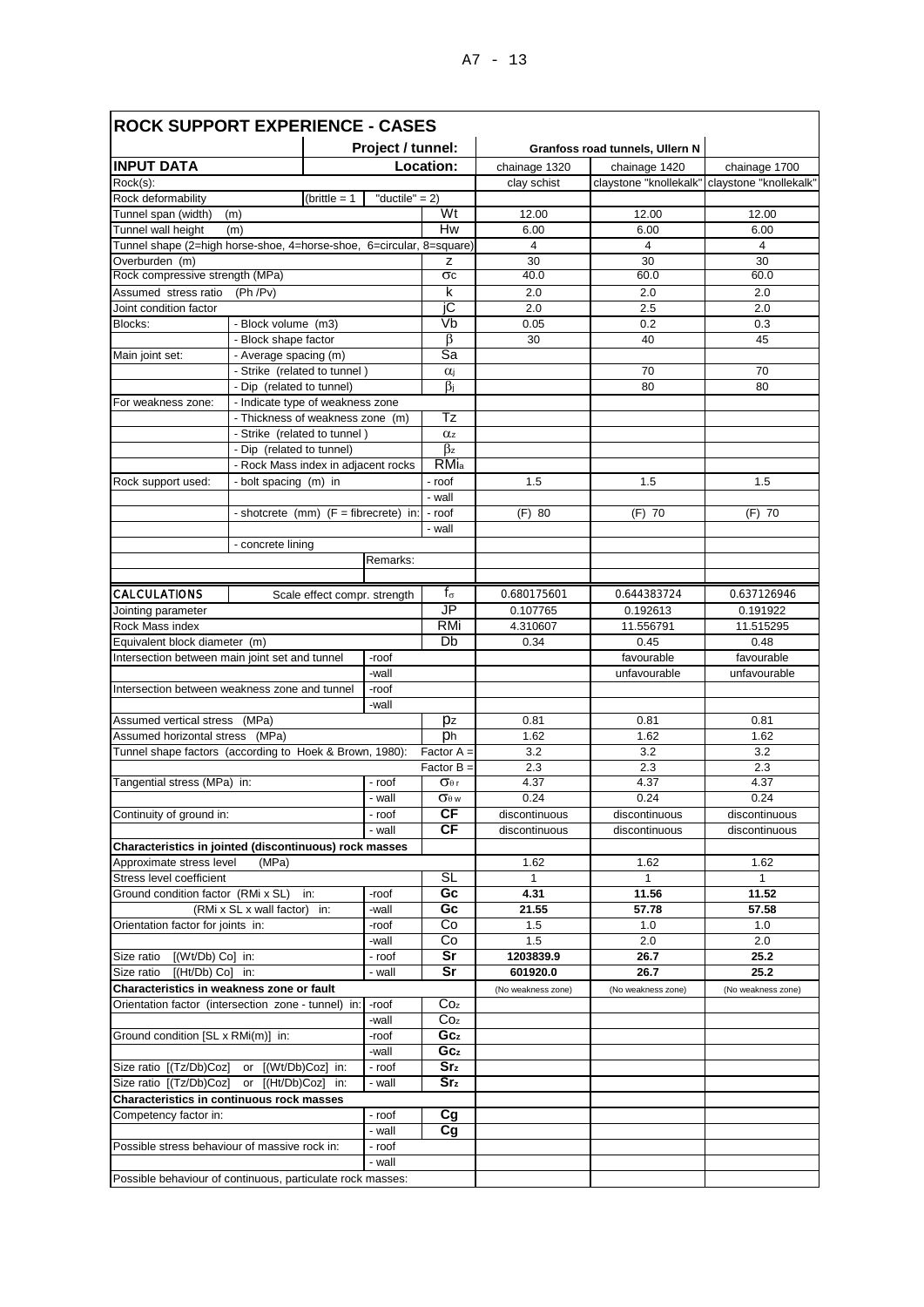| <b>ROCK SUPPORT EXPERIENCE - CASES</b>                               |                                                       |                              |                                    |                          |                            |                              |                               |
|----------------------------------------------------------------------|-------------------------------------------------------|------------------------------|------------------------------------|--------------------------|----------------------------|------------------------------|-------------------------------|
|                                                                      |                                                       |                              | Project / tunnel:                  |                          | Headrace tunnel, Haukrei   |                              | Headrace, Vinstra             |
| <b>INPUT DATA</b>                                                    |                                                       |                              | Location:                          | chainage 200             | chainage 110               | chainage 3250                |                               |
| Rock(s):                                                             |                                                       |                              |                                    | gness                    | dolerite, slightly altered | phyllite, slightly altered   |                               |
| Rock deformability<br>"ductile" = $2$ )<br>(brittle $= 1$            |                                                       |                              |                                    | 1                        | 1                          |                              |                               |
| Tunnel span (width)<br>(m)                                           |                                                       |                              | Wt                                 | 3.00                     | 3.00                       | 6.50                         |                               |
| Tunnel wall height                                                   | (m)                                                   |                              |                                    | Hw                       | 4.00                       | 4.00                         | 5.00                          |
| Tunnel shape (2=high horse-shoe, 4=horse-shoe, 6=circular, 8=square) |                                                       |                              |                                    |                          | $\overline{4}$             | $\overline{4}$               | $\overline{4}$                |
| Overburden (m)                                                       |                                                       |                              |                                    | z                        | 50                         | 50.0                         | 250.0                         |
| Rock compressive strength (MPa)                                      |                                                       |                              |                                    | $\sigma$ c               | 120.0                      | 100.0                        | 10.0                          |
| Assumed stress ratio                                                 | (Ph / Pv)                                             |                              |                                    | k                        | 4.0                        | 4.0                          | 2.0                           |
| Joint condition factor                                               |                                                       |                              |                                    | іC                       | 3.5                        | 0.8                          | 0.4                           |
| Blocks:                                                              | - Block volume (m3)                                   |                              |                                    | Vb<br>$\overline{\beta}$ | 2<br>40                    | 0.02                         | 0.001                         |
|                                                                      | - Block shape factor                                  |                              |                                    | $\overline{\mathsf{Sa}}$ | 1.0                        | 40                           | 100                           |
| Main joint set:                                                      | - Average spacing (m)<br>- Strike (related to tunnel) |                              |                                    |                          | 30                         |                              |                               |
|                                                                      | - Dip (related to tunnel)                             |                              |                                    | $\alpha$<br>βi           | 70                         |                              |                               |
| For weakness zone:                                                   | - Indicate type of weakness zone                      |                              |                                    |                          |                            | crushed, chlorite-containing | crushed, clay containing      |
|                                                                      | - Thickness of weakness zone (m)                      |                              |                                    | Tz                       |                            | 10.0                         | 15.0                          |
|                                                                      | - Strike (related to tunnel)                          |                              |                                    | $\alpha$ z               |                            | 45                           | 70                            |
|                                                                      | - Dip (related to tunnel)                             |                              |                                    | $\beta$ z                |                            | 90                           | 20                            |
|                                                                      | - Rock Mass index in adjacent rocks                   |                              |                                    | <b>RMia</b>              |                            | 45.0000                      | 5.0000                        |
| Rock support used:                                                   | - bolt spacing (m) in                                 |                              |                                    | - roof                   |                            | 1.5                          | 2.0                           |
|                                                                      |                                                       |                              |                                    | - wall                   |                            |                              | 2.5                           |
|                                                                      | - shotcrete $(mm)$ $(F = \text{fibercrete})$ in:      |                              |                                    | - roof                   |                            | (F) 80                       | $(F)$ 200 + ribs              |
|                                                                      |                                                       |                              |                                    | - wall                   |                            |                              | $(F) 100 + ribs$              |
|                                                                      | - concrete lining                                     |                              |                                    |                          |                            |                              | (could have been used)        |
|                                                                      |                                                       |                              | Remarks:                           |                          | no rock support            |                              | Initial support by fibrecrete |
|                                                                      |                                                       |                              |                                    |                          |                            |                              | and rock bolts                |
| <b>CALCULATIONS</b>                                                  |                                                       | Scale effect compr. strength |                                    | $f_{\sigma}$             | 0.549280272                | 0.751284731                  | 1.036536462                   |
| Jointing parameter                                                   |                                                       |                              | $\overline{\mathsf{J} \mathsf{P}}$ | 0.456835                 | 0.037386                   | 0.005872                     |                               |
| Rock Mass index                                                      |                                                       |                              |                                    | <b>RMi</b>               | 54.820252                  | 3.738630                     | 0.058723                      |
| Equivalent block diameter (m)                                        |                                                       |                              |                                    | Db                       | 1.00                       | 0.21                         | 0.04                          |
| Intersection between main joint set and tunnel                       |                                                       |                              | -roof                              |                          | favourable                 |                              |                               |
|                                                                      |                                                       |                              | -wall                              |                          | unfavourable               |                              |                               |
| Intersection between weakness zone and tunnel                        |                                                       |                              | -roof                              |                          |                            | favourable                   | unfavourable                  |
|                                                                      |                                                       |                              | -wall                              |                          |                            | unfavourable                 | fair                          |
| Assumed vertical stress (MPa)                                        |                                                       |                              |                                    | pz                       | 1.35                       | 1.35                         | 6.75                          |
| Assumed horizontal stress (MPa)                                      |                                                       |                              |                                    | Dh                       | 5.40                       | 5.40                         | 13.50                         |
| Tunnel shape factors (according to Hoek & Brown, 1980):              |                                                       |                              |                                    | Factor A =               | 3.2                        | 3.2                          | 3.2                           |
|                                                                      |                                                       |                              |                                    | Factor $B =$             | 2.3                        | 2.3                          | 2.3                           |
| Tangential stress (MPa) in:                                          |                                                       |                              | - roof                             | $\sigma_{\theta r}$      | 15.93                      | 15.93                        | 36.45                         |
|                                                                      |                                                       |                              | - wall                             | $\sigma_{\theta w}$      | $-2.30$                    | $-2.30$                      | 2.03                          |
| Continuity of ground in:                                             |                                                       |                              | - roof                             | <b>CF</b>                | continuous (massive)       | discontinuous                | continuous (particulate       |
|                                                                      |                                                       |                              | - wall                             | СF                       | continuous (massive)       | discontinuous                | continuous (particulate       |
| Characteristics in jointed (discontinuous) rock masses               |                                                       |                              |                                    |                          | (The ground is continuous) |                              | (The ground is continuous)    |
| Approximate stress level                                             | (MPa)                                                 |                              |                                    |                          | 5.4                        | 5.4                          | 13.5                          |
| Stress level coefficient<br>Ground condition factor (RMi x SL)       |                                                       | in:                          |                                    | <b>SL</b><br>Gc          | $\mathbf{1}$<br>54.82      | 1<br>3.74                    | 1.5<br>0.09                   |
|                                                                      |                                                       |                              | -roof                              | Gc                       |                            | 18.69                        | 0.44                          |
| Orientation factor for joints in:                                    | (RMi x SL x wall factor) in:                          |                              | -wall<br>-roof                     | Co                       | 274.10<br>1.0              | 1.5                          | 1.5                           |
|                                                                      |                                                       |                              | -wall                              | Co                       | 2.0                        | 1.5                          | 1.5                           |
| $[(Wt/Db) Co]$ in:<br>Size ratio                                     |                                                       |                              | - roof                             | Sr                       | 3.0                        | 21.5                         | 233.3                         |
| Size ratio<br>$[(Ht/Db) Co]$ in:                                     |                                                       |                              | - wall                             | Sr                       | 8.0                        | 28.7                         | 179.5                         |
| Characteristics in weakness zone or fault                            |                                                       |                              |                                    |                          | (No weakness zone)         |                              |                               |
|                                                                      |                                                       |                              | -roof                              | Coz                      |                            | 1.0                          | 2.0                           |
| Orientation factor (intersection zone - tunnel) in:                  |                                                       |                              | -wall                              | Co <sub>z</sub>          |                            | 2.0                          | 1.5                           |
| Ground condition [SL x RMi(m)] in:                                   |                                                       |                              | -roof                              | Gcz                      |                            | 4.7                          | 0.1                           |
|                                                                      |                                                       |                              | -wall                              | Gcz                      |                            | 23.4                         | 0.6                           |
| Size ratio [(Tz/Db)Coz]                                              | or [(Wt/Db)Coz] in:                                   |                              | - roof                             | Sr <sub>z</sub>          |                            | 14.36                        | 311.10                        |
| Size ratio [(Tz/Db)Coz]                                              | or [(Ht/Db)Coz] in:                                   |                              | - wall                             | Srz                      |                            | 38.30                        | 179.48                        |
| Characteristics in continuous rock masses                            |                                                       |                              |                                    |                          |                            |                              |                               |
| Competency factor in:                                                |                                                       |                              | - roof                             | Cg                       | 3.44                       |                              | 0.00                          |
|                                                                      |                                                       |                              | - wall                             | Cg                       | tension                    |                              | 0.03                          |
| Possible stress behaviour of massive rock in:                        |                                                       |                              | - roof                             |                          | high stress level          |                              |                               |
|                                                                      |                                                       |                              | - wall                             |                          | lack of stresses           |                              |                               |
| Possible behaviour of continuous, particulate rock masses:           |                                                       |                              |                                    |                          |                            |                              | weakness zone                 |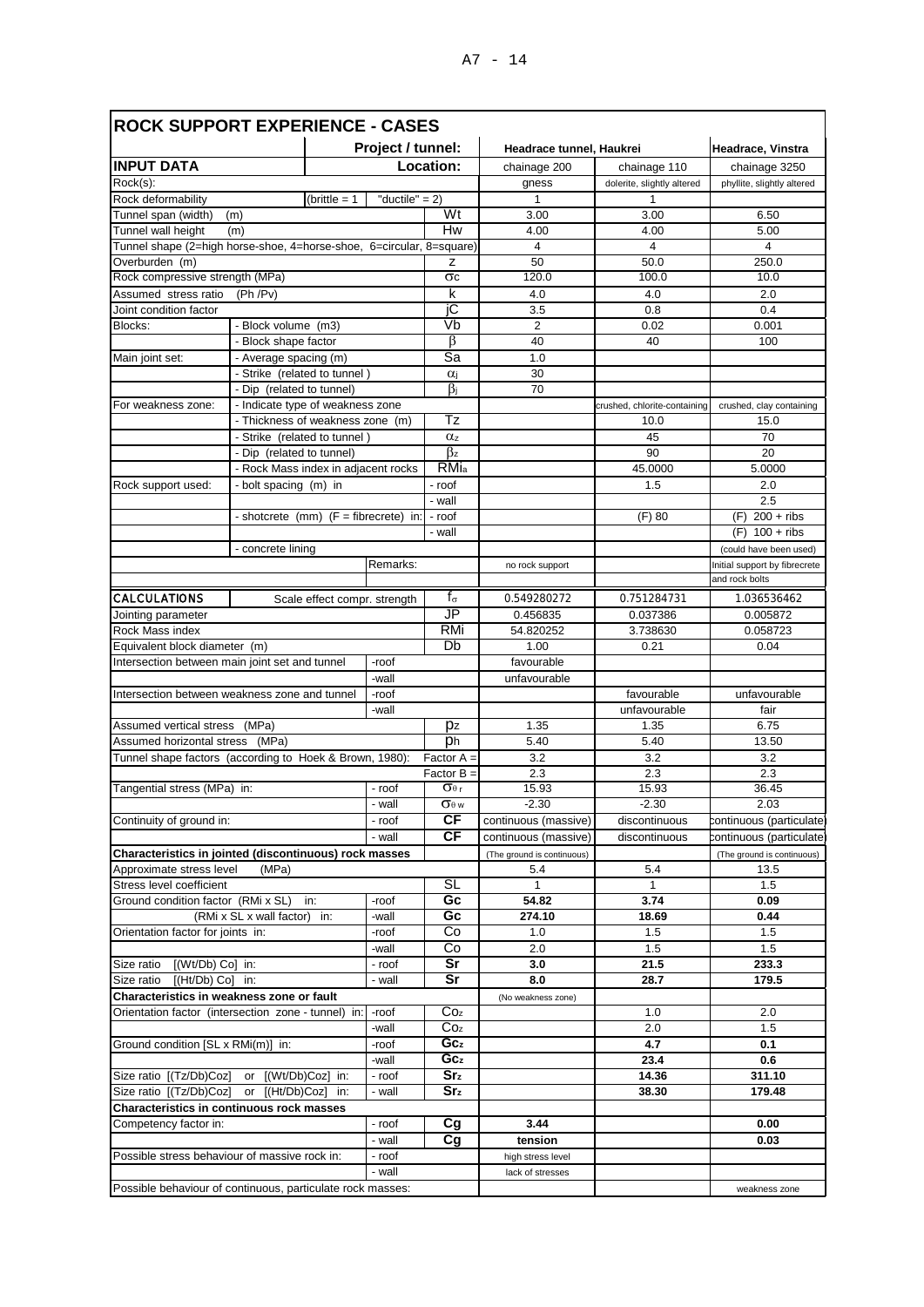|                                        | <b>ROCK SUPPORT EXPERIENCE - CASES</b>                               |                        |                                    |                               |                                        |                    |
|----------------------------------------|----------------------------------------------------------------------|------------------------|------------------------------------|-------------------------------|----------------------------------------|--------------------|
|                                        |                                                                      | Project / tunnel:      |                                    |                               | Horga hydropwer plant, headrace tunnel |                    |
| <b>INPUT DATA</b>                      |                                                                      |                        | Location:                          | chainage 810                  | chainage 470                           | chainage 1485      |
| Rock(s):                               |                                                                      |                        | striped gneiss                     | striped gneiss                | striped gneiss                         |                    |
| Rock deformability                     | (brittle $= 1$                                                       | "ductile" = $2$ )      |                                    | $\mathbf{1}$                  | 1                                      | 1                  |
| Tunnel span (width)                    | (m)                                                                  | $\overline{\text{Wt}}$ | 3.00                               | 3.00                          | 3.00                                   |                    |
| Tunnel wall height                     | (m)                                                                  |                        | Hw                                 | 4.00                          | 4.00                                   | 4.00               |
|                                        | Tunnel shape (2=high horse-shoe, 4=horse-shoe, 6=circular, 8=square) |                        |                                    | $\overline{4}$                | 4                                      | $\overline{4}$     |
| Overburden (m)                         |                                                                      |                        | z                                  | 100                           | 100.0                                  | 100.0              |
| Rock compressive strength (MPa)        |                                                                      |                        | σс                                 | 100.0                         | 100.0                                  | 100.0              |
| Assumed stress ratio                   | (Ph / Pv)                                                            |                        | k                                  | 3.0                           | 3.0                                    | 3.0                |
| Joint condition factor                 |                                                                      |                        | іC                                 | 0.5                           | 2.0                                    | 6.0                |
| Blocks:                                | - Block volume (m3)                                                  |                        | Vb                                 | 0.001                         | 0.1                                    | 0.1                |
|                                        | - Block shape factor                                                 |                        | β<br>$\overline{\mathsf{Sa}}$      | 50                            | 40<br>0.4                              | 40                 |
| Main joint set:                        | - Average spacing (m)<br>- Strike (related to tunnel)                |                        |                                    |                               | 60                                     | 60                 |
|                                        | - Dip (related to tunnel)                                            |                        | $\alpha$ <sub>j</sub><br>$\beta_i$ |                               | 10                                     | 10                 |
| For weakness zone:                     | - Indicate type of weakness zone                                     |                        |                                    |                               |                                        |                    |
|                                        | - Thickness of weakness zone (m)                                     |                        | Tz                                 | crushed, clay-coatings<br>4.0 |                                        |                    |
|                                        | - Strike (related to tunnel)                                         |                        | $\alpha$ z                         | 90                            |                                        |                    |
|                                        | - Dip (related to tunnel)                                            |                        | $\beta$ z                          | 45                            |                                        |                    |
|                                        | - Rock Mass index in adjacent rocks                                  |                        | <b>RMia</b>                        | 30                            |                                        |                    |
| Rock support used:                     | - bolt spacing (m) in                                                |                        | - roof                             |                               | 3.0                                    | 3.0                |
|                                        |                                                                      |                        | - wall                             | $(F)$ 120                     |                                        |                    |
|                                        | - shotcrete $(mm)$ $(F = \text{fibercrete})$ in:                     |                        | - roof                             | $(F)$ 50                      |                                        |                    |
|                                        |                                                                      |                        | - wall                             |                               |                                        |                    |
|                                        | - concrete lining                                                    |                        |                                    |                               |                                        |                    |
|                                        |                                                                      | Remarks:               |                                    |                               |                                        |                    |
|                                        |                                                                      |                        |                                    |                               |                                        |                    |
| <b>CALCULATIONS</b>                    | Scale effect compr. strength                                         |                        | $f_{\sigma}$                       | 0.945042337                   | 0.659753955                            | 0.674856168        |
| Jointing parameter                     |                                                                      |                        | J <sub>P</sub>                     | 0.007507                      | 0.134723                               | 0.270109           |
| Rock Mass index                        |                                                                      |                        | <b>RMi</b>                         | 0.750689                      | 13.472286                              | 27.010933          |
| Equivalent block diameter (m)          |                                                                      |                        | Db                                 | 0.07                          | 0.40                                   | 0.36               |
|                                        | Intersection between main joint set and tunnel                       | -roof                  |                                    |                               | unfavourable                           | unfavourable       |
|                                        |                                                                      | -wall                  |                                    |                               | favourable                             | favourable         |
|                                        | Intersection between weakness zone and tunnel                        | -roof                  |                                    | fair                          |                                        |                    |
|                                        |                                                                      | -wall                  |                                    | fair                          |                                        |                    |
| Assumed vertical stress (MPa)          |                                                                      |                        | pz                                 | 2.70                          | 2.70                                   | 2.70               |
| Assumed horizontal stress (MPa)        |                                                                      |                        | рh                                 | 8.10                          | 8.10                                   | 8.10               |
|                                        | Tunnel shape factors (according to Hoek & Brown, 1980):              |                        | Factor A =                         | 3.2                           | 3.2                                    | 3.2                |
|                                        |                                                                      |                        | Factor B:                          | 2.3                           | 2.3                                    | 2.3                |
| Tangential stress (MPa) in:            |                                                                      | - roof                 | $\sigma_{\theta r}$                | 23.22                         | 23.22                                  | 23.22              |
|                                        |                                                                      | wall                   | $\sigma_{\theta w}$                | $-1.89$                       | $-1.89$                                | $-1.89$            |
| Continuity of ground in:               |                                                                      | - roof                 | СF                                 | discontinuous                 | discontinuous                          | discontinuous      |
|                                        |                                                                      | - wall                 | СF                                 | discontinuous                 | discontinuous                          | discontinuous      |
| Approximate stress level               | Characteristics in jointed (discontinuous) rock masses<br>(MPa)      |                        |                                    |                               |                                        | 8.1                |
| Stress level coefficient               |                                                                      |                        | SL                                 | 8.1<br>$\mathbf{1}$           | 8.1<br>$\mathbf{1}$                    | $\mathbf{1}$       |
| Ground condition factor (RMi x SL) in: |                                                                      | -roof                  | Gc                                 | 0.75                          | 13.47                                  | 27.01              |
|                                        | (RMi x SL x wall factor) in:                                         | -wall                  | Gc                                 | 3.75                          | 67.36                                  | 135.05             |
| Orientation factor for joints in:      |                                                                      | -roof                  | Co                                 | 1.5                           | 2.0                                    | 2.0                |
|                                        |                                                                      | -wall                  | Co                                 | $1.5$                         | 1.0                                    | 1.0                |
| Size ratio [(Wt/Db) Co] in:            |                                                                      | - roof                 | Sr                                 | 1558331.4                     | 15.0                                   | 16.8               |
| Size ratio [(Ht/Db) Co] in:            |                                                                      | - wall                 | Sr                                 | 2077775.2                     | 10.0                                   | 11.2               |
|                                        | Characteristics in weakness zone or fault                            |                        |                                    |                               | (No weakness zone)                     | (No weakness zone) |
|                                        | Orientation factor (intersection zone - tunnel) in:                  | -roof                  | Co <sub>z</sub>                    | 1.5                           |                                        |                    |
|                                        |                                                                      | -wall                  | Co <sub>z</sub>                    | 1.5                           |                                        |                    |
| Ground condition [SL x RMi(m)] in:     |                                                                      | -roof                  | Gc <sub>z</sub>                    | 1.6                           |                                        |                    |
|                                        |                                                                      | -wall                  | Gcz                                | 7.8                           |                                        |                    |
| Size ratio [(Tz/Db)Coz]                | or [(Wt/Db)Coz] in:                                                  | - roof                 | Sr <sub>z</sub>                    | 67.84                         |                                        |                    |
|                                        | Size ratio [(Tz/Db)Coz] or [(Ht/Db)Coz] in:                          | - wall                 | Sr <sub>z</sub>                    | 90.46                         |                                        |                    |
|                                        | Characteristics in continuous rock masses                            |                        |                                    |                               |                                        |                    |
| Competency factor in:                  |                                                                      | - roof                 | Cg                                 |                               |                                        |                    |
|                                        |                                                                      | - wall                 | Cg                                 |                               |                                        |                    |
|                                        | Possible stress behaviour of massive rock in:                        | - roof                 |                                    |                               |                                        |                    |
|                                        |                                                                      | - wall                 |                                    |                               |                                        |                    |
|                                        | Possible behaviour of continuous, particulate rock masses:           |                        |                                    |                               |                                        |                    |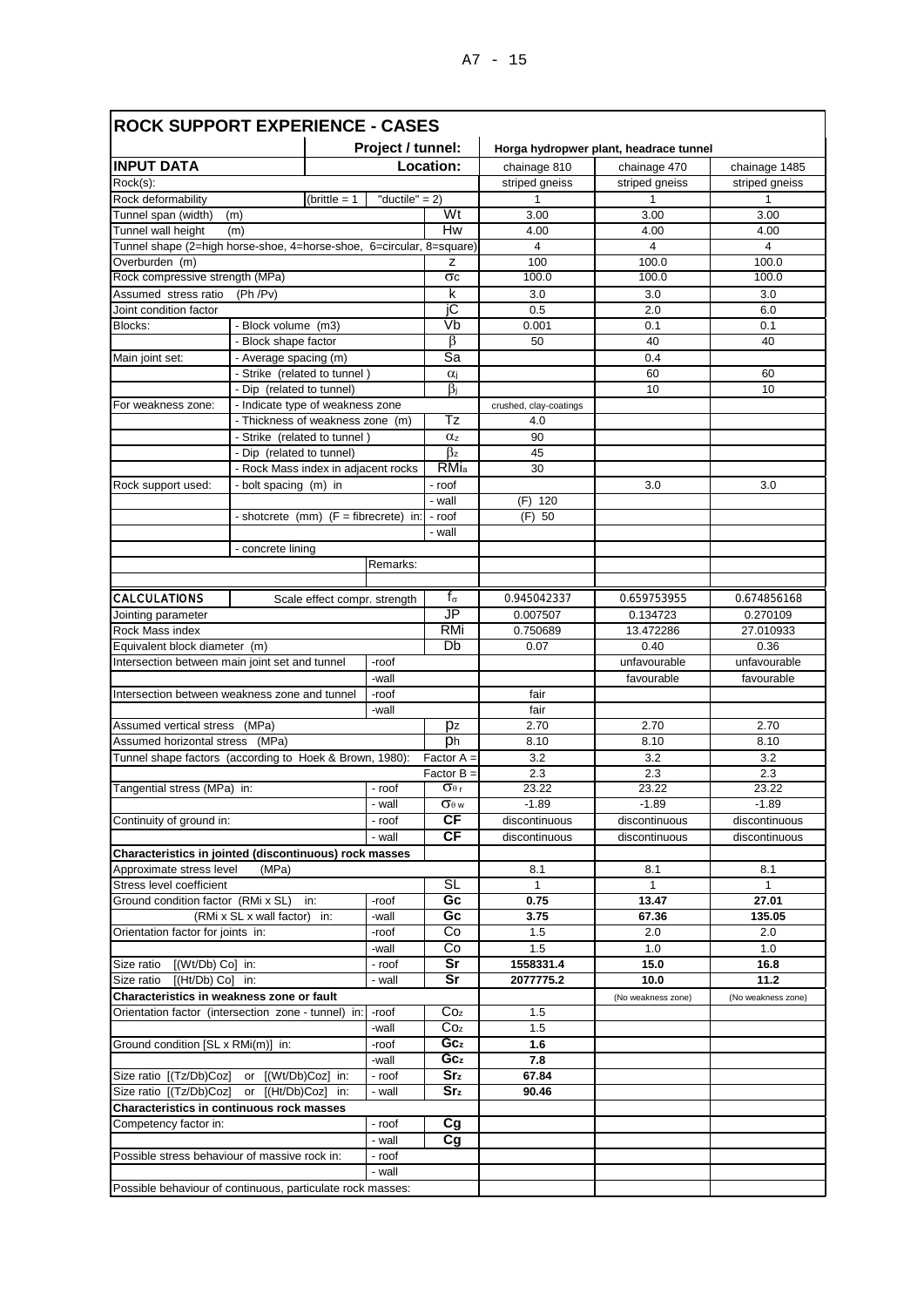| <b>ROCK SUPPORT EXPERIENCE - CASES</b>                                                     |                                                                      |                              |                   |                     |                                |                         |                         |
|--------------------------------------------------------------------------------------------|----------------------------------------------------------------------|------------------------------|-------------------|---------------------|--------------------------------|-------------------------|-------------------------|
|                                                                                            |                                                                      |                              | Project / tunnel: |                     | Tromsö road tunnel to Breivika |                         | Nappstraumen road t.    |
| <b>INPUT DATA</b>                                                                          |                                                                      |                              |                   | Location:           | tunnel (average cond.)         | roundabout in rock      | typical rock conditions |
| Rock(s):                                                                                   |                                                                      |                              |                   |                     | grey, striped gneiss           | grey, striped gneiss    | gneiss                  |
| "ductile" = $2$ )<br>Rock deformability<br>(brittle $= 1$                                  |                                                                      |                              |                   |                     |                                |                         |                         |
| Tunnel span (width)<br>(m)                                                                 |                                                                      |                              |                   | Wt                  | 10.00                          | 20.00                   | 10.00                   |
| Tunnel wall height<br>Tunnel shape (2=high horse-shoe, 4=horse-shoe, 6=circular, 8=square) | (m)                                                                  |                              |                   | Hw                  | 5.00<br>4                      | 8.00<br>4               | 5.00<br>$\overline{4}$  |
| Overburden (m)                                                                             |                                                                      |                              |                   | z                   | 30                             | 30                      | 40                      |
| Rock compressive strength (MPa)                                                            |                                                                      |                              |                   | σc                  | 100.0                          | 100.0                   | 120.0                   |
| Assumed stress ratio                                                                       | (Ph / Pv)                                                            |                              |                   | k                   | 3.0                            | 3.0                     | 3.0                     |
| Joint condition factor                                                                     |                                                                      |                              |                   | jС                  | 1.3                            | 1.3                     | 2.0                     |
| Blocks:                                                                                    | - Block volume (m3)                                                  |                              |                   | Vb                  | 3                              | 3                       | $\overline{2}$          |
|                                                                                            | - Block shape factor                                                 |                              |                   | β                   | 40                             | 40                      | 35                      |
| Main joint set:                                                                            | - Average spacing (m)                                                |                              |                   | Sa                  |                                |                         | 1.0                     |
|                                                                                            | - Strike (related to tunnel)                                         |                              |                   | αj                  |                                |                         |                         |
|                                                                                            | - Dip (related to tunnel)                                            |                              |                   | $\beta$ j           |                                |                         |                         |
| For weakness zone:                                                                         | - Indicate type of weakness zone<br>- Thickness of weakness zone (m) |                              |                   | Tz                  |                                |                         |                         |
|                                                                                            | - Strike (related to tunnel)                                         |                              |                   | $\alpha$ z          |                                |                         |                         |
|                                                                                            | - Dip (related to tunnel)                                            |                              |                   | $\beta$ z           |                                |                         |                         |
|                                                                                            | - Rock Mass index in adjacent rocks                                  |                              |                   | <b>RMia</b>         |                                |                         |                         |
| Rock support used:                                                                         | - bolt spacing (m) in                                                |                              |                   | - roof              | 2.5                            | 2.0                     | $2, 5 - 3$              |
|                                                                                            |                                                                      |                              |                   | - wall              |                                |                         |                         |
|                                                                                            | - shotcrete $(mm)$ $(F = \text{fibercrete})$ in:                     |                              |                   | - roof              |                                | (F) 50                  |                         |
|                                                                                            |                                                                      |                              |                   | - wall              |                                |                         |                         |
|                                                                                            | - concrete lining                                                    |                              |                   |                     |                                |                         |                         |
|                                                                                            |                                                                      |                              | Remarks:          |                     |                                |                         |                         |
| CALCULATIONS                                                                               |                                                                      |                              |                   | $f_{\sigma}$        |                                |                         | 0.549280272             |
| Jointing parameter                                                                         |                                                                      | Scale effect compr. strength |                   | JP                  | 0.537955459<br>0.329849        | 0.537955459<br>0.329849 | 0.353596                |
| Rock Mass index                                                                            |                                                                      |                              |                   | <b>RMi</b>          | 32.984854                      | 32.984854               | 42.431572               |
| Equivalent block diameter (m)                                                              |                                                                      |                              |                   | Db                  | 1.11                           | 1.11                    | 1.00                    |
| Intersection between main joint set and tunnel                                             |                                                                      |                              | -roof             |                     |                                |                         |                         |
|                                                                                            |                                                                      |                              | -wall             |                     |                                |                         |                         |
| Intersection between weakness zone and tunnel                                              |                                                                      |                              | -roof             |                     |                                |                         |                         |
|                                                                                            |                                                                      |                              | -wall             |                     |                                |                         |                         |
| Assumed vertical stress (MPa)                                                              |                                                                      |                              |                   | pz                  | 0.81                           | 0.81                    | 1.08                    |
| Assumed horizontal stress (MPa)<br>Tunnel shape factors (according to Hoek & Brown, 1980): |                                                                      |                              |                   | ph<br>Factor $A =$  | 2.43<br>3.2                    | 2.43<br>3.2             | 3.24<br>3.2             |
|                                                                                            |                                                                      |                              |                   | Factor $B =$        | 2.3                            | 2.3                     | 2.3                     |
| Tangential stress (MPa) in:                                                                |                                                                      |                              | - roof            | $\sigma_{0}$ r      | 6.97                           | 6.97                    | 9.29                    |
|                                                                                            |                                                                      |                              | - wall            | $\sigma_{\theta w}$ | $-0.57$                        | $-0.57$                 | $-0.76$                 |
| Continuity of ground in:                                                                   |                                                                      |                              | - roof            | СF                  | discontinuous                  | discontinuous           | discontinuous           |
|                                                                                            |                                                                      |                              | - wall            | СF                  | continuous (massive)           | discontinuous           | discontinuous           |
| Characteristics in jointed (discontinuous) rock masses                                     |                                                                      |                              |                   |                     |                                |                         |                         |
| Approximate stress level                                                                   | (MPa)                                                                |                              |                   |                     | 2.43                           | 2.43                    | 3.24                    |
| Stress level coefficient                                                                   |                                                                      |                              |                   | SL                  | 1                              | 1                       | 1                       |
| Ground condition factor (RMi x SL)                                                         | (RMi x SL x wall factor) in:                                         | in:                          | -roof             | Gc<br>Gc            | 32.98<br>164.92                | 32.98<br>164.92         | 42.43<br>212.16         |
| Orientation factor for joints in:                                                          |                                                                      |                              | -wall<br>-roof    | Co                  | 1.5                            | 1.5                     | 1.5                     |
|                                                                                            |                                                                      |                              | -wall             | Co                  | 1.5                            | 1.5                     | 1.5                     |
| Size ratio<br>$[(Wt/Db)$ Co] in:                                                           |                                                                      |                              | - roof            | Sr                  | 310465.9                       | 620931.7                | 344550.0                |
| $[(Ht/Db) Co]$ in:<br>Size ratio                                                           |                                                                      |                              | - wall            | Sr                  | 155232.9                       | 248372.7                | 172275.0                |
| Characteristics in weakness zone or fault                                                  |                                                                      |                              |                   |                     | (No weakness zone)             | (No weakness zone)      | (No weakness zone)      |
| Orientation factor (intersection zone - tunnel) in:                                        |                                                                      |                              | -roof             | Co <sub>z</sub>     |                                |                         |                         |
|                                                                                            |                                                                      |                              | -wall             | Co <sub>z</sub>     |                                |                         |                         |
| Ground condition [SL x RMi(m)] in:                                                         |                                                                      |                              | -roof             | Gc <sub>z</sub>     |                                |                         |                         |
|                                                                                            |                                                                      |                              | -wall             | Gc <sub>z</sub>     |                                |                         |                         |
| Size ratio [(Tz/Db)Coz]                                                                    | or [(Wt/Db)Coz] in:                                                  |                              | - roof            | Sr <sub>z</sub>     |                                |                         |                         |
| Size ratio [(Tz/Db)Coz]<br><b>Characteristics in continuous rock masses</b>                | or [(Ht/Db)Coz] in:                                                  |                              | - wall            | Srz                 |                                |                         |                         |
| Competency factor in:                                                                      |                                                                      |                              | - roof            | Сg                  |                                |                         |                         |
|                                                                                            |                                                                      |                              | - wall            | Cq                  | tension                        |                         |                         |
| Possible stress behaviour of massive rock in:                                              |                                                                      |                              | - roof            |                     |                                |                         |                         |
|                                                                                            |                                                                      |                              | - wall            |                     |                                |                         |                         |
| Possible behaviour of continuous, particulate rock masses:                                 |                                                                      |                              |                   |                     |                                |                         |                         |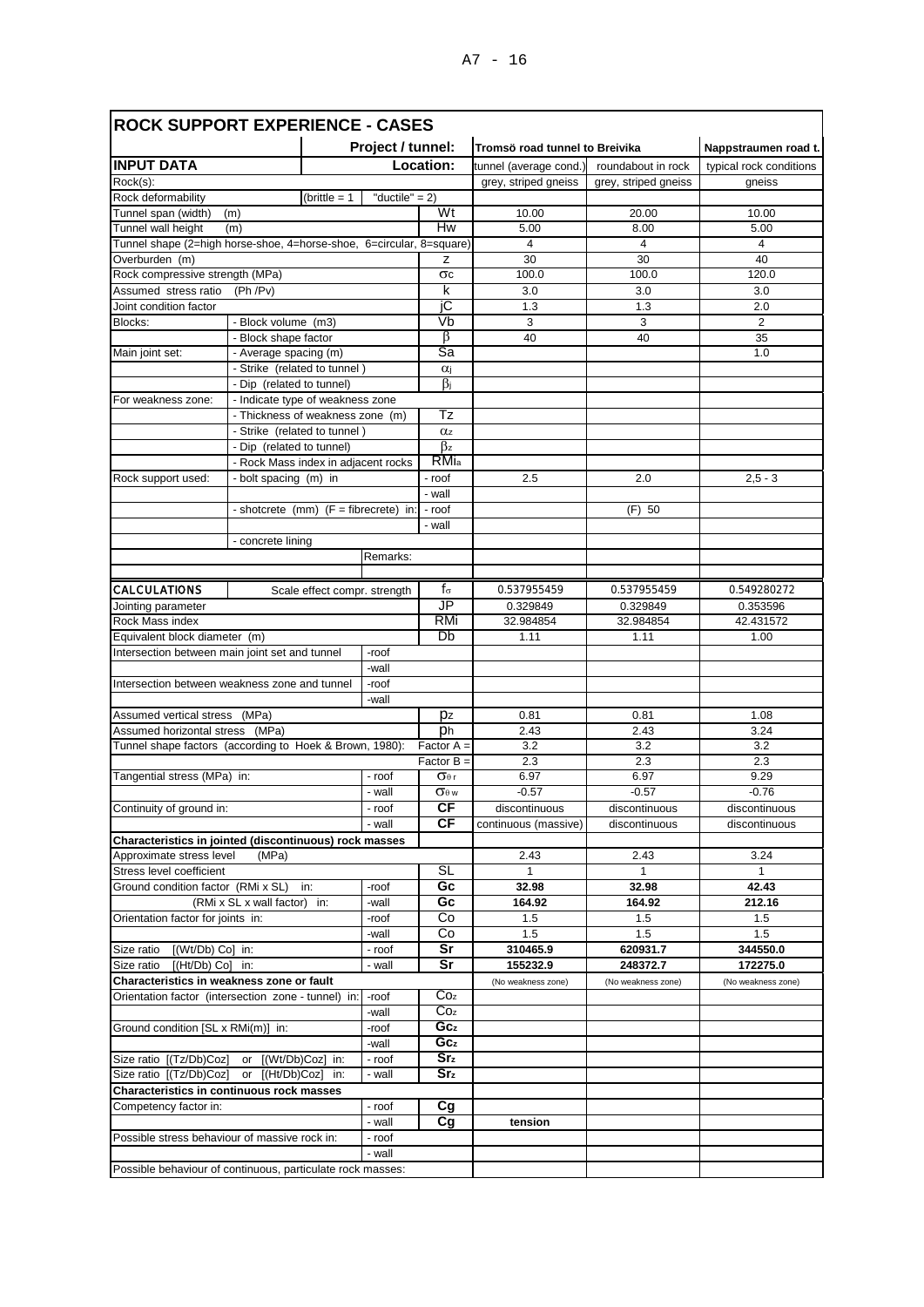| <b>ROCK SUPPORT EXPERIENCE - CASES</b>                               |                                                           |                                                  |                                |                        |                            |                      |                          |
|----------------------------------------------------------------------|-----------------------------------------------------------|--------------------------------------------------|--------------------------------|------------------------|----------------------------|----------------------|--------------------------|
|                                                                      |                                                           |                                                  | Project / tunnel:              |                        | <b>Stetind road tunnel</b> | Njunis access tunnel |                          |
| <b>INPUT DATA</b>                                                    |                                                           |                                                  | Location:                      |                        | chainage 15750             | chainage 6250        | chainage 6300            |
| Rock(s):                                                             |                                                           |                                                  | granitic gneis, coarse-grained | amphibolite            | amphibolite                |                      |                          |
| Rock deformability                                                   |                                                           | (brittle $= 1$                                   | "ductile" = $2$ )              |                        | 1                          | 1                    | 1                        |
| Tunnel span (width)<br>(m)                                           |                                                           |                                                  |                                | Wt                     | 10.00                      | 3.00                 | 3.00                     |
| Tunnel wall height<br>(m)                                            |                                                           |                                                  |                                | Hw                     | 5.00                       | 4.00                 | 4.00                     |
| Tunnel shape (2=high horse-shoe, 4=horse-shoe, 6=circular, 8=square) |                                                           |                                                  |                                |                        | 4                          | $\overline{4}$       | $\overline{4}$           |
| Overburden (m)                                                       |                                                           |                                                  |                                | z                      | 900                        | 200                  | 200                      |
| Rock compressive strength (MPa)                                      |                                                           |                                                  |                                | $\sigma c$             | 90.0                       | 200.0                | 200.0                    |
| Assumed stress ratio                                                 | (Ph / Pv)                                                 |                                                  |                                | k                      | 3.0                        | 5.0                  | 5.0                      |
| Joint condition factor                                               |                                                           |                                                  |                                | іC                     | 3.0                        | 3.0                  | 0.3                      |
| Blocks:<br>- Block volume (m3)                                       |                                                           |                                                  |                                | Vb<br>β                | 30<br>40                   | 0.3<br>40            | 0.005<br>40              |
| - Block shape factor                                                 |                                                           |                                                  |                                | Sa                     |                            | 0.5                  |                          |
| Main joint set:                                                      | - Average spacing (m)                                     |                                                  |                                | $\alpha$ j             |                            | 45                   |                          |
|                                                                      | - Strike (related to tunnel)<br>- Dip (related to tunnel) |                                                  |                                | $\beta_i$              |                            | 10                   |                          |
| For weakness zone:                                                   | - Indicate type of weakness zone                          |                                                  |                                |                        |                            |                      | crushed, clay-containing |
|                                                                      | - Thickness of weakness zone (m)                          |                                                  |                                | Tz                     |                            |                      | 6.0                      |
|                                                                      | - Strike (related to tunnel)                              |                                                  |                                | $\alpha$ z             |                            |                      | 70                       |
|                                                                      | - Dip (related to tunnel)                                 |                                                  |                                | $\beta$ z              |                            |                      | 90                       |
|                                                                      | - Rock Mass index in adjacent rocks                       |                                                  |                                | RMia                   |                            |                      | 40.00                    |
| Rock support used:                                                   | - bolt spacing (m) in                                     |                                                  |                                | - roof                 | 1.5                        | spot bolting         | 1.5                      |
|                                                                      |                                                           |                                                  |                                | - wall                 | 2,5?                       |                      |                          |
|                                                                      |                                                           | - shotcrete $(mm)$ $(F = \text{fibercrete})$ in: |                                |                        | (F) 50 - 80                |                      | $(F)$ 60                 |
|                                                                      |                                                           |                                                  |                                | - wall                 |                            |                      |                          |
|                                                                      | - concrete lining                                         |                                                  |                                |                        |                            |                      |                          |
|                                                                      |                                                           |                                                  | Remarks:                       |                        |                            |                      |                          |
|                                                                      |                                                           |                                                  |                                |                        |                            |                      |                          |
| <b>CALCULATIONS</b>                                                  | Scale effect compr. strength                              |                                                  |                                | $f_{\sigma}$           | 0.461409274                | 0.630957344          | 0.824020244              |
| Jointing parameter                                                   |                                                           |                                                  |                                | JP                     | 0.951299                   | 0.242264             | 0.009045                 |
| Rock Mass index                                                      |                                                           |                                                  |                                | <b>RMi</b>             | 85.616877                  | 48.452715            | 1.809018                 |
| Equivalent block diameter (m)                                        |                                                           |                                                  |                                | Db                     | 2.39                       | 0.50                 | 0.13                     |
| Intersection between main joint set and tunnel                       |                                                           |                                                  | -roof                          |                        |                            | unfavourable         |                          |
|                                                                      |                                                           |                                                  | -wall                          |                        |                            | favourable           |                          |
| Intersection between weakness zone and tunnel                        |                                                           |                                                  | -roof                          |                        |                            |                      | favourable               |
|                                                                      |                                                           |                                                  | -wall                          |                        |                            |                      | unfavourable             |
| Assumed vertical stress (MPa)                                        |                                                           |                                                  |                                | pz                     | 24.30                      | 5.40                 | 5.40                     |
| Assumed horizontal stress (MPa)                                      |                                                           |                                                  |                                | рh                     | 72.90                      | 27.00                | 27.00                    |
| Tunnel shape factors (according to Hoek & Brown, 1980):              |                                                           |                                                  |                                | Factor A =<br>Factor B | 3.2<br>2.3                 | 3.2<br>2.3           | 3.2<br>2.3               |
| Tangential stress (MPa) in:                                          |                                                           |                                                  | - roof                         | $\sigma_{\theta r}$    | 208.98                     | 81.00                | 81.00                    |
|                                                                      |                                                           |                                                  | - wall                         | $\sigma_{\theta w}$    | $-17.01$                   | $-14.58$             | $-14.58$                 |
| Continuity of ground in:                                             |                                                           |                                                  | - roof                         | СF                     | continuous (massive)       | discontinuous        | discontinuous            |
|                                                                      |                                                           |                                                  | - wall                         | <b>CF</b>              | continuous (massive)       | discontinuous        | discontinuous            |
| Characteristics in jointed (discontinuous) rock masses               |                                                           |                                                  |                                |                        | (The ground is continuous) |                      |                          |
| Approximate stress level                                             | (MPa)                                                     |                                                  |                                |                        |                            | 27                   | 27                       |
| Stress level coefficient                                             |                                                           |                                                  |                                | SL                     |                            | 1.5                  | 1.5                      |
| Ground condition factor (RMi x SL)                                   | in:                                                       |                                                  | -roof                          | Gc                     |                            | 72.68                | 2.71                     |
|                                                                      | (RMi x SL x wall factor) in:                              |                                                  | -wall                          | Gc                     |                            | 363.40               | 13.57                    |
| Orientation factor for joints in:                                    |                                                           |                                                  | -roof                          | Co                     |                            | 2.0                  | 1.5                      |
|                                                                      |                                                           |                                                  | -wall                          | Co                     |                            | 1.0                  | 1.5                      |
| Size ratio<br>$[(Wt/Db) Co]$ in:                                     |                                                           |                                                  | - roof                         | Sr                     |                            | 12.0                 | 785403.6                 |
| Size ratio [(Ht/Db) Co] in:                                          |                                                           |                                                  | - wall                         | Sr                     |                            | 8.0                  | 1047204.9                |
| Characteristics in weakness zone or fault                            |                                                           |                                                  |                                |                        | (No weakness zone)         | (No weakness zone)   |                          |
| Orientation factor (intersection zone - tunnel) in:                  |                                                           |                                                  | -roof                          | Coz                    |                            |                      | 1.0                      |
|                                                                      |                                                           | -wall                                            | Co <sub>z</sub>                |                        |                            | 2.0                  |                          |
| Ground condition [SL x RMi(m)] in:                                   |                                                           |                                                  | -roof                          | Gc <sub>z</sub>        |                            |                      | 4.2                      |
|                                                                      |                                                           | -wall                                            | Gc <sub>z</sub>                |                        |                            | 21.1                 |                          |
| Size ratio [(Tz/Db)Coz]<br>or [(Wt/Db)Coz] in:                       |                                                           |                                                  | - roof                         | Sr <sub>z</sub>        |                            |                      | 22.80                    |
| Size ratio [(Tz/Db)Coz]                                              | or [(Ht/Db)Coz] in:                                       |                                                  | - wall                         | Sr <sub>z</sub>        |                            |                      | 60.79                    |
| Characteristics in continuous rock masses                            |                                                           |                                                  |                                |                        |                            |                      |                          |
| Competency factor in:                                                |                                                           |                                                  | - roof<br>- wall               | Cg<br>Cg               | 0.41<br>tension            |                      |                          |
|                                                                      |                                                           |                                                  | - roof                         |                        | heavy rock burst           |                      |                          |
| Possible stress behaviour of massive rock in:                        |                                                           | - wall                                           |                                | lack of stresses       |                            |                      |                          |
| Bossible behaviour of continuous particulate rock masses;            |                                                           |                                                  |                                |                        |                            |                      |                          |

Possible behaviour of continuous, particulate rock ma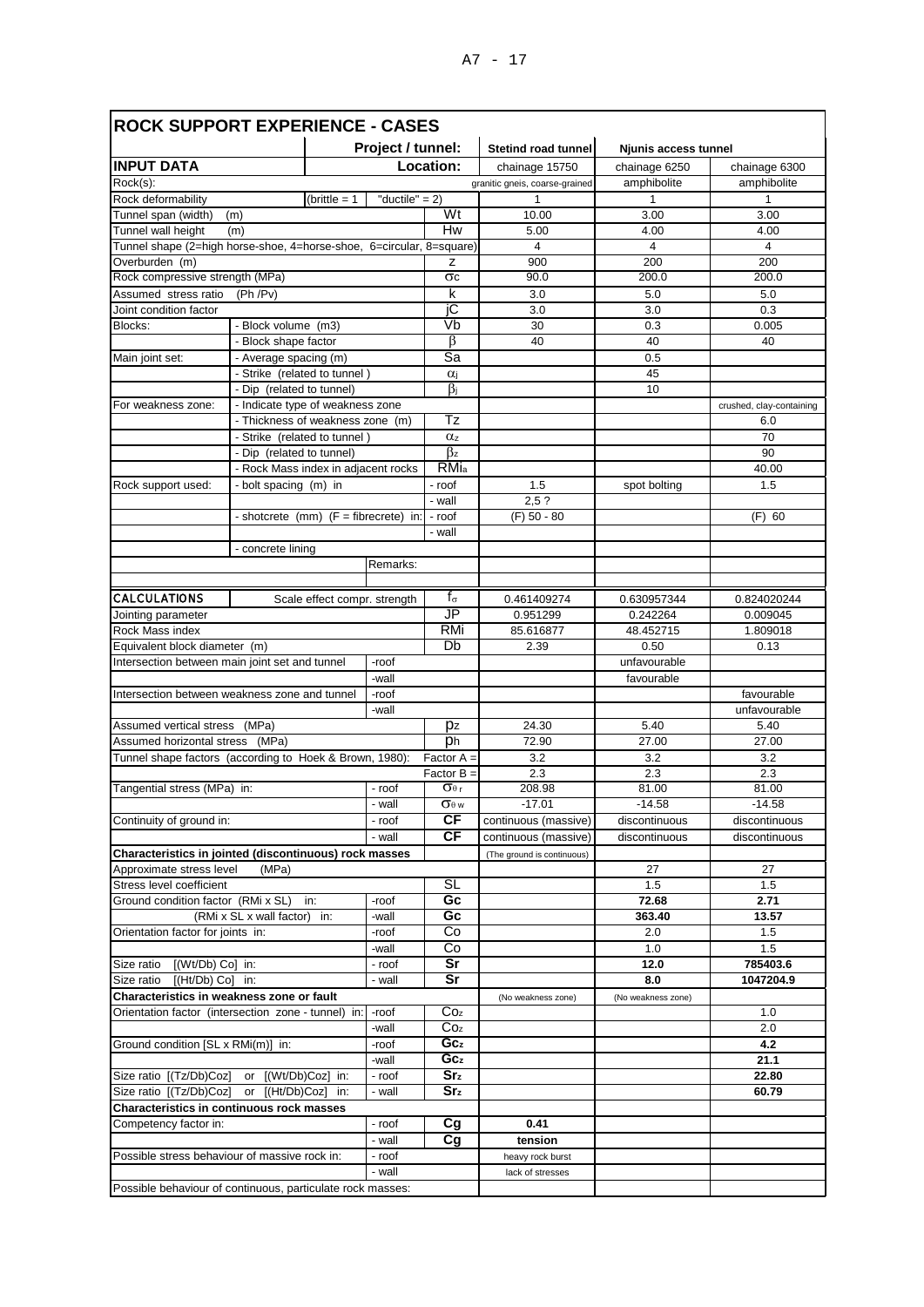| <b>ROCK SUPPORT EXPERIENCE - CASES</b>                                               |                                                       |         |                   |                                    |                     |                                                 |                    |
|--------------------------------------------------------------------------------------|-------------------------------------------------------|---------|-------------------|------------------------------------|---------------------|-------------------------------------------------|--------------------|
|                                                                                      |                                                       |         | Project / tunnel: |                                    |                     | Sumbiar road tunnel, Suderey, the Faroe Islands |                    |
| <b>INPUT DATA</b>                                                                    |                                                       |         |                   | Location:                          | chainage 650        | chainage 1315                                   | chainage 2100      |
| Rock(s):                                                                             |                                                       |         |                   |                                    | basalt              | basalt                                          | basalt             |
| Rock deformability                                                                   | "ductile" = $2$ )                                     |         | $\mathbf{1}$      | $\mathbf{1}$                       | $\mathbf{1}$        |                                                 |                    |
| Tunnel span (width)<br>(m)                                                           |                                                       |         |                   | Wt                                 | 10.00               | 10.00                                           | 10.00              |
| Tunnel wall height                                                                   | (m)                                                   |         |                   | Hw                                 | 5.00                | 5.00                                            | 5.00               |
| Tunnel shape (2=high horse-shoe, 4=horse-shoe, 6=circular, 8=square)                 |                                                       |         |                   |                                    | $\overline{4}$      | $\overline{4}$                                  | $\overline{4}$     |
| Overburden (m)                                                                       |                                                       |         |                   | z                                  | 200                 | 200                                             | 200                |
| Rock compressive strength (MPa)                                                      | (Ph / Pv)                                             |         |                   | $\sigma c$                         | 200.0               | 200.0                                           | 200.0              |
| Assumed stress ratio                                                                 |                                                       | k<br>jC | 1.5               | 1.5                                | 1.5                 |                                                 |                    |
| Joint condition factor                                                               |                                                       |         |                   | Vb                                 | 1.5<br>$\mathbf{1}$ | 7.0<br>0.025                                    | 0.8<br>0.05        |
| Blocks:<br>- Block volume (m3)<br>- Block shape factor                               |                                                       |         |                   | β                                  | 32                  | 35                                              | 35                 |
| Main joint set:                                                                      |                                                       |         |                   | $\overline{\mathsf{Sa}}$           | 0.8                 |                                                 |                    |
|                                                                                      | - Average spacing (m)<br>- Strike (related to tunnel) |         |                   | $\alpha$ <sub>i</sub>              | 75                  |                                                 |                    |
|                                                                                      | - Dip (related to tunnel)                             |         |                   | $\beta_i$                          | 90                  |                                                 |                    |
| For weakness zone:                                                                   | - Indicate type of weakness zone                      |         |                   |                                    |                     |                                                 |                    |
| - Thickness of weakness zone (m)                                                     |                                                       |         |                   | Tz                                 |                     |                                                 |                    |
|                                                                                      | - Strike (related to tunnel)                          |         |                   | $\alpha$ z                         |                     |                                                 |                    |
|                                                                                      | - Dip (related to tunnel)                             |         |                   | $\beta$ z                          |                     |                                                 |                    |
|                                                                                      | - Rock Mass index in adjacent rocks                   |         |                   | <b>RMia</b>                        |                     |                                                 |                    |
| Rock support used:                                                                   | - bolt spacing (m) in                                 |         |                   | - roof                             |                     |                                                 |                    |
|                                                                                      |                                                       |         |                   | - wall                             |                     |                                                 |                    |
|                                                                                      | - shotcrete $(mm)$ $(F =$ fibrecrete) in:             |         |                   | - roof                             |                     | 50.0                                            | 50.0               |
|                                                                                      |                                                       |         |                   | - wall                             |                     |                                                 | 50.0               |
|                                                                                      | - concrete lining                                     |         |                   |                                    |                     |                                                 |                    |
|                                                                                      |                                                       |         | Remarks:          |                                    | spot bolting        |                                                 |                    |
|                                                                                      |                                                       |         |                   |                                    |                     |                                                 |                    |
| CALCULATIONS                                                                         | Scale effect compr. strength                          |         |                   | $f_{\sigma}$                       | 0.574349177         | 0.72713166                                      | 0.694298769        |
| Jointing parameter                                                                   |                                                       |         |                   | $\overline{\mathsf{J}\mathsf{P}}$  | 0.244949            | 0.209854                                        | 0.053539           |
| Rock Mass index                                                                      |                                                       |         |                   | <b>RMi</b>                         | 48.989795           | 41.970764                                       | 10.707801          |
| Equivalent block diameter (m)                                                        |                                                       |         |                   | $\overline{Db}$                    | 0.80                | 0.25                                            | 0.31               |
| Intersection between main joint set and tunnel                                       |                                                       |         | -roof             |                                    | favourable          |                                                 |                    |
|                                                                                      |                                                       |         | -wall             |                                    | unfavourable        |                                                 |                    |
| Intersection between weakness zone and tunnel                                        |                                                       |         | -roof             |                                    |                     |                                                 |                    |
|                                                                                      |                                                       |         | -wall             |                                    |                     |                                                 |                    |
| Assumed vertical stress (MPa)                                                        |                                                       |         |                   | Dz                                 | 5.40                | 5.40                                            | 5.40               |
| Assumed horizontal stress (MPa)                                                      |                                                       |         |                   | ph                                 | 8.10                | 8.10                                            | 8.10               |
| Tunnel shape factors (according to Hoek & Brown, 1980):                              |                                                       |         |                   | Factor A =                         | 3.2                 | 3.2                                             | 3.2                |
| Tangential stress (MPa) in:                                                          |                                                       |         | - roof            | $Factor B =$<br>$\sigma_{0}$ r     | 2.3<br>20.52        | 2.3<br>20.52                                    | 2.3<br>20.52       |
|                                                                                      |                                                       |         | - wall            | $\overline{\mathbf{O}}$ $\theta$ w | 4.32                | 4.32                                            | 4.32               |
|                                                                                      |                                                       |         |                   | CF                                 | discontinuous       | discontinuous                                   | discontinuous      |
| Continuity of ground in:                                                             |                                                       |         | - roof<br>- wall  | CF                                 | discontinuous       | discontinuous                                   | discontinuous      |
| Characteristics in jointed (discontinuous) rock masses                               |                                                       |         |                   |                                    |                     |                                                 |                    |
| Approximate stress level                                                             | (MPa)                                                 |         |                   |                                    | 8.1                 | 8.1                                             | 8.1                |
| Stress level coefficient                                                             |                                                       |         |                   | SL                                 | 1                   | $\mathbf{1}$                                    | 1                  |
| Ground condition factor (RMi x SL)                                                   | in:                                                   |         | -roof             | Gc                                 | 48.99               | 41.97                                           | 10.71              |
|                                                                                      | (RMi x SL x wall factor) in:                          |         | -wall             | Gc                                 | 244.95              | 209.85                                          | 53.54              |
| Orientation factor for joints in:                                                    |                                                       |         | -roof             | Co                                 | 1.0                 | 1.5                                             | 1.5                |
|                                                                                      |                                                       |         | -wall             | Co                                 | 2.0                 | 1.5                                             | 1.5                |
| $[(Wt/Db) Co]$ in:<br>Size ratio                                                     |                                                       |         | - roof            | Sr                                 | 12.5                | 1400707.7                                       | 1111768.1          |
| Size ratio<br>$[(Ht/Db) Co]$ in:<br>- wall                                           |                                                       |         |                   | Sr                                 | 12.5                | 700353.9                                        | 555884.1           |
| Characteristics in weakness zone or fault                                            |                                                       |         |                   |                                    | (No weakness zone)  | (No weakness zone)                              | (No weakness zone) |
| Orientation factor (intersection zone - tunnel) in:<br>-roof                         |                                                       |         |                   | Co <sub>z</sub>                    |                     |                                                 |                    |
|                                                                                      |                                                       |         | -wall             | Co <sub>z</sub>                    |                     |                                                 |                    |
| Ground condition [SL x RMi(m)] in:<br>Size ratio [(Tz/Db)Coz]<br>or [(Wt/Db)Coz] in: |                                                       |         | -roof             | Gc <sub>z</sub>                    |                     |                                                 |                    |
|                                                                                      |                                                       |         | -wall             | Gcz                                |                     |                                                 |                    |
|                                                                                      |                                                       |         | - roof            | Sr <sub>z</sub>                    |                     |                                                 |                    |
| Size ratio [(Tz/Db)Coz]<br>[(Ht/Db)Coz]<br>or<br>in:                                 |                                                       |         | - wall            | Srz                                |                     |                                                 |                    |
| <b>Characteristics in continuous rock masses</b>                                     |                                                       |         |                   |                                    |                     |                                                 |                    |
| Competency factor in:                                                                |                                                       |         | - roof            | Cg                                 |                     |                                                 |                    |
| Possible stress behaviour of massive rock in:                                        |                                                       |         | - wall            | Cg                                 |                     |                                                 |                    |
|                                                                                      |                                                       |         | - roof            |                                    |                     |                                                 |                    |
|                                                                                      |                                                       |         | - wall            |                                    |                     |                                                 |                    |
| Possible behaviour of continuous, particulate rock masses:                           |                                                       |         |                   |                                    |                     |                                                 |                    |